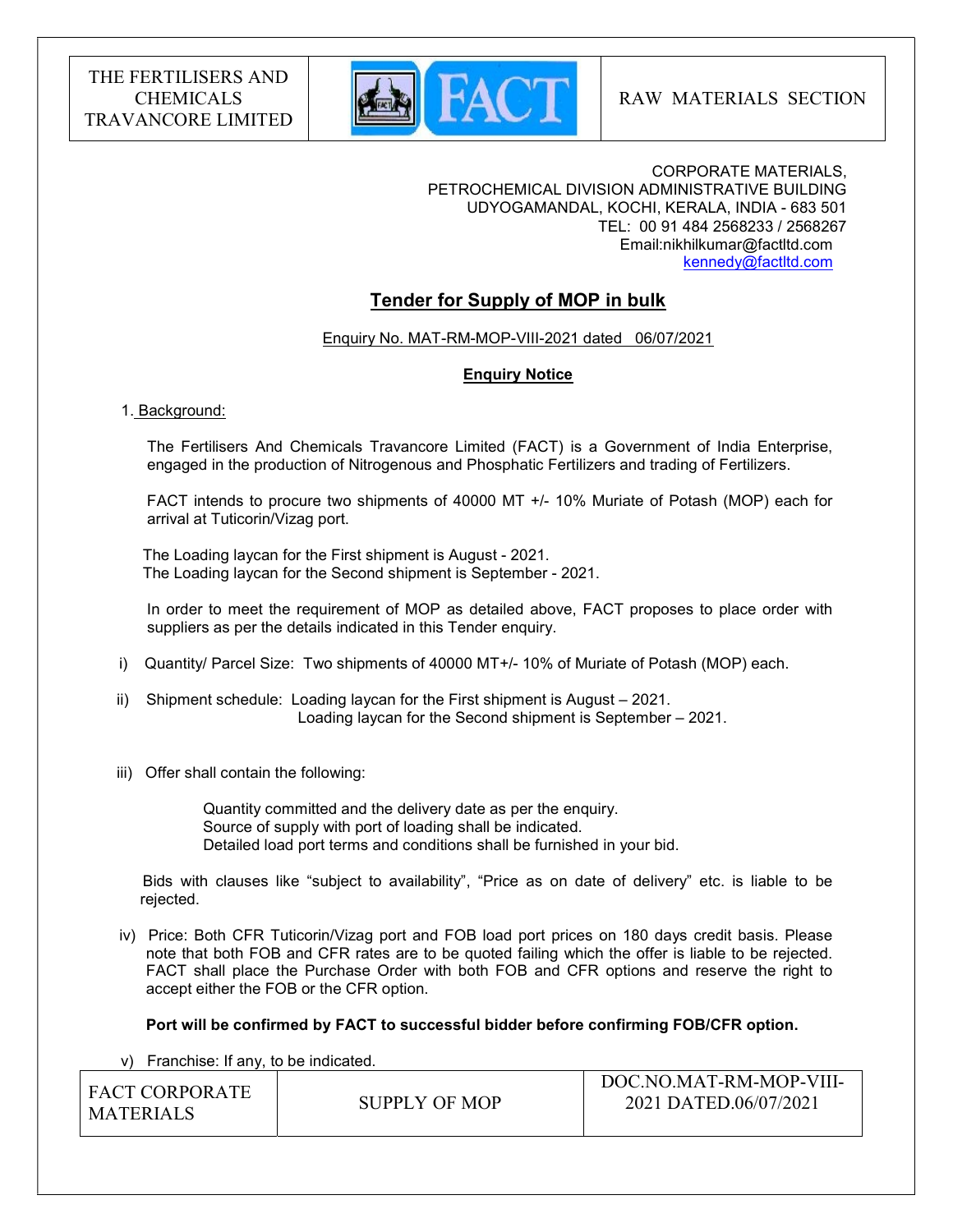

- vi) Specifications: Material supplied should conform to the specifications given in Annexure-A.
- vii) Terms and conditions: Shall be as per Annexures attached. Please submit bid strictly in accordance with the same. Please note that FACT will arrange insurance.
- 3. Rate: Bidder shall quote their rates strictly in the Price Bid Format enclosed as Annexure K.
- 4. Validity of Offer: Offers shall be valid for a period of 15 days from the due date of tender opening and shall not be withdrawn by the party during its validity.
- 5. Earnest Money Deposit (EMD).

Bidder shall submit along with their bid Earnest Money Deposit (EMD) as detailed in Instructions to Bidders (Annexure-B). EMD shall be USD 1 PMT (USD One per MT) for the offered quantity. Bidder shall submit EMD along with their bid in the form of RTGS payment. FACT's account details to enable RTGS payment given below

The Bank Details are as follows:

 STATE BANK OF INDIA COMMERCIAL BRANCH VANKARATH TOWERS PADIVATTOM COCHIN 682024

 CONTACT NOS : BOBEN MATHAI : 8593070731 BRANCH LANDLINE : 0484 - 2340028/29

A/c No : 10590232386 IFSC : SBIN0004062 SWIFT : SBININBB245 TYPE : CC ACCOUNT

The EMD is exempted in the case of:

- i) Manufacturers / producers who have supplied a minimum Quantity of 22500 MT Fertilizers to PSEs/Coops, in India.
- ii) Reputed traders who have supplied a minimum Quantity of 22500 MT Fertilizers to FACT for at least two years in the last five years.

Necessary documents shall be provided to prove the exemption criteria.

6. Pre- Qualification Criteria:

The pre-qualification criteria will be as below:

| I FACT CORPORATE<br>I MATERIALS | SUPPLY OF MOP | DOC.NO.MAT-RM-MOP-VIII-<br>2021 DATED.06/07/2021 |
|---------------------------------|---------------|--------------------------------------------------|
|                                 |               |                                                  |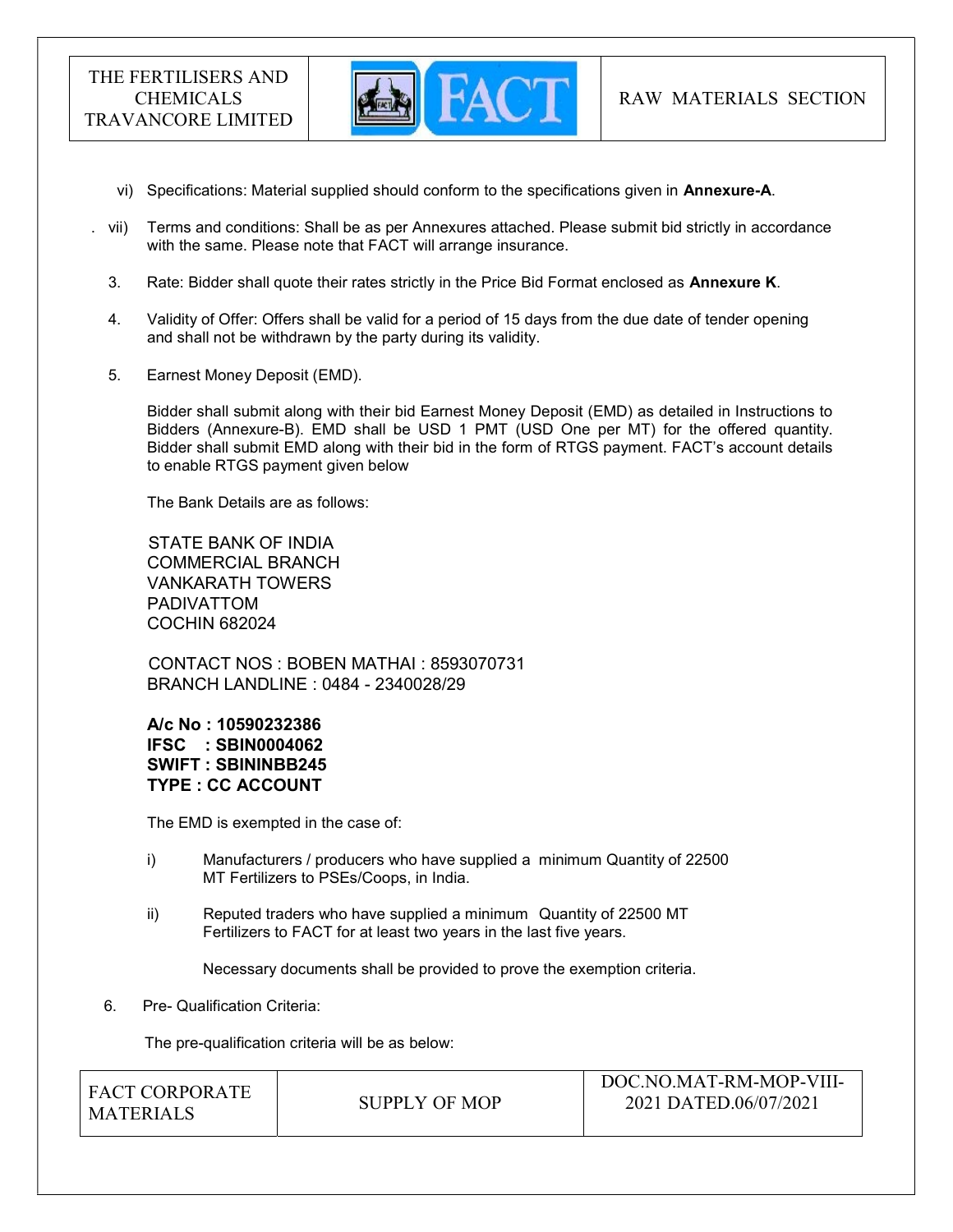

Should have supplied to any buyer (in India or outside) at least one shipment of 25,000 MT+/- 10% any fertilizers as per Indian FCO, on CFR basis during any one of the preceding three years ending as on the date of Part- A bid opening.

The following relevant documents, duly attested by the Applicant's Authorized Signatory, shall be submitted in support of the above:

- a) Copy of Purchase Order(s)/Agreement(s).
- b) Copy of Bill(s) of Lading.
- c) Copy of Invoice(s).
- d) Traders have to submit Letter(s) issued by the Fertilizer Producer's Authorized Signatory confirming to backup with respect to quality and quantity along with copy/copies of Analysis Reports showing all parameters as per FCO specifications, duly attested by the Producer's Authorized Signatory.

#### Notes:

 All bidders shall furnish, along with their Part A bid, Pre-qualification Questionnaire (Annexure- C and Annexure - D), duly filled, attaching all supporting documents as required therein.

7. Evaluation will be done on landed cost at Tuticorin/Vizag Port including Insurance charges, applicable port dues, customs duty etc. based on the CFR price on 180 days credit basis. Exchange Rate for conversion of CFR price will be the RBI reference rate on the date of opening of Part-A of the tender. If the date of opening is a Bank holiday, the exchange rate of the previous Bank working day will be considered for evaluation. Bank charges as below will be loaded for evaluation.

 Loading charges : Foreign LC charges;Usance LCs below 5 crores : 0.13% p. a ; Usance LCs above 5 crores:0.18% p. a. Current Inland LC charges;0.1875 % p.a;

- 8. All vessels calling at Tuticorin/Vizag Port should have valid P&I and Classification certificates, which should be covered by International Group of P & I Clubs and classified with International Association of Classification Societies as stipulated by the Ministry of Shipping, Govt.of India. If not, necessary relaxation has to be taken by Vessel Owner from Ministry of Shipping, Govt. of India as per circular No.SR-12020/2/2011-MG dated 2 Aug'12 issued by Ministry of Shipping, well in advance of vessel's arrival, failing which permission will not be granted by Port for berthing of vessel.
- 9. Payment: Payment shall be on 180<sup>th</sup> day from BL date by LC. LC opening charges and Bank charges in India shall be to FACT's account. All charges outside India, including confirmation charges, in case confirmation is required, shall be to seller's account. LC shall be opened only after receipt of Security Deposit bank guarantee as per clause 3 of Annexure E.
- 10. Other Terms and Conditions: All other terms and conditions shall be as detailed in the various Annexures attached along with this enquiry.
- 11. Bids shall be submitted on a two-part basis, Part A and Part B, as detailed in the Instructions to Bidders (Annexure-B). Due date / time for submission of bids: 21/07/2021 - 1400 Hrs. IST. Due date/ time for opening of Bids: 21/07/2021 - 1430 Hrs. IST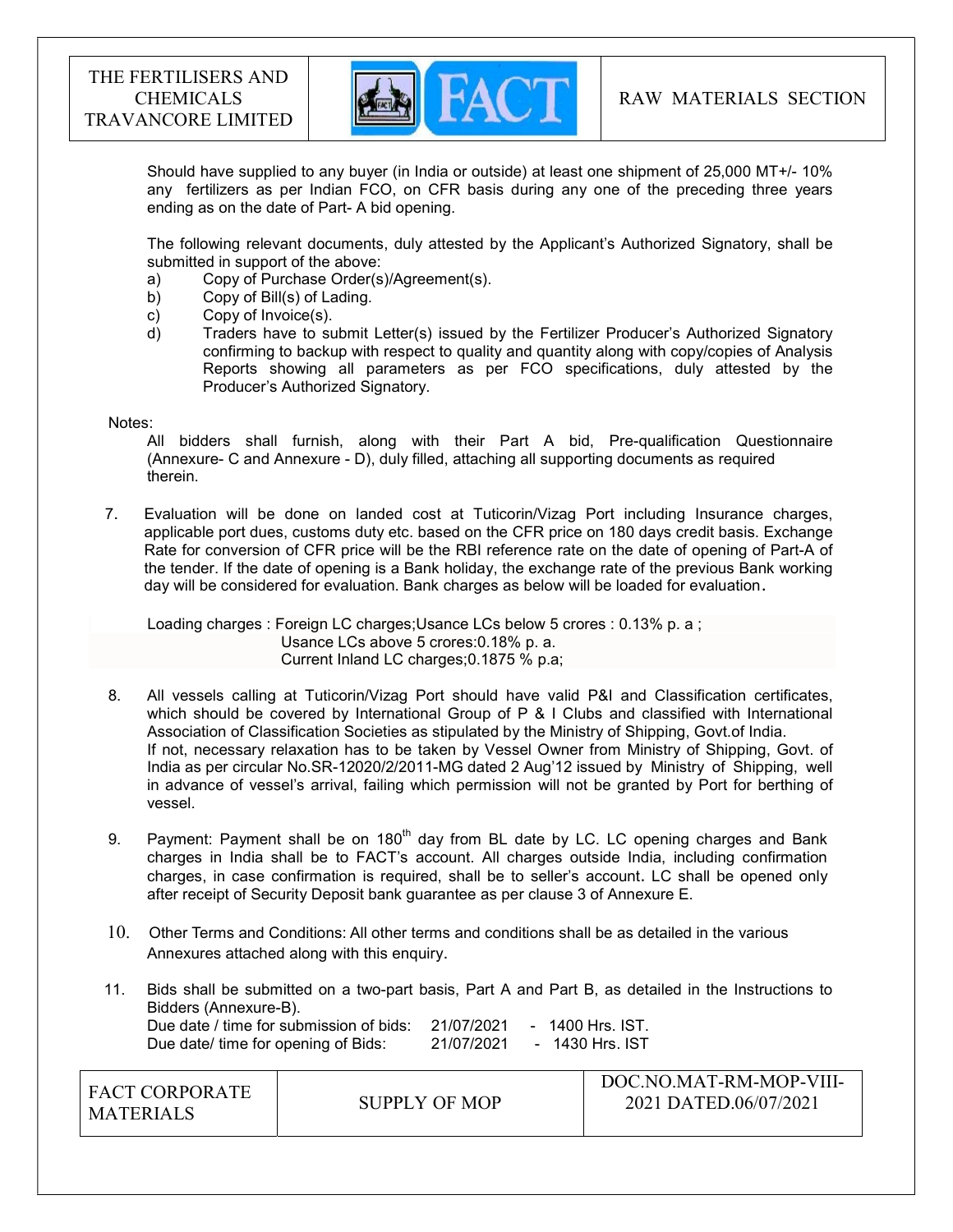

 Bids shall be complete giving all the requirements as per the enquiry. Evaluation of bids shall be made based on the details given in the bid. Post-bid clarifications on price, quantity, delivery schedule, lay time, payment terms and shipment terms are unacceptable except against any post bid clarification as required by FACT. Post bid clarifications on suo-motu basis will be summarily rejected and such action by bidders will be viewed seriously.

- 12.0 I. Any bidder from a country which shares a land border with India will be eligible to bid in this tender only if the bidder is registered with the Competent Authority as specified in Annexure-I of Order No. 6/18/2019-PPD dated 23.07.2020 of Ministry of Finance, Department of Expenditure, Public Procurement Division, Govt. of India. If registered with Competent Authority as above a copy of registration certificate shall be furnished along with the bid failing which the bid shall be rejected.
	- II. "Bidder" (including the term "tenderer", "consultant" or "service provider" in certain contexts) means any person or firm or company, including any member of a consortium or joint venture (that is an association of several persons, or firms or companies), every artificial juridical person not falling in any of the descriptions of bidders stated hereinbefore, including any agency branch or office controlled by such person, participating in a procurement process.
	- III. "Bidder from a country which shares a land border with India" for the purpose of this Order means:- a. An entity incorporated, established or registered in such a country; or b. A subsidiary of an entity incorporated, established or registered in such a country; or c. An entity substantially controlled through entities incorporated, established or registered in such a country; or d. An entity whose beneficial owner is situated in such a country; or e. An Indian (or other) agent of such an entity or f. A natural person who is a citizen of such a country; or g. A Consortium or joint venture where any member of the consortium or joint venture falls under any of the above.

IV. The beneficial owner for the purpose of (iii) above will be as under:

- 1. In case of a company or Limited Liability Partnership the beneficial owner is the natural person(s), who, whether acting alone or together, or through one or more juridical person, has a controlling ownership interest or who exercises control through other means. Explanation-- a. "Controlling ownership interest" means ownership of or entitlement to more than twenty-five per cent of shares or capital or profits of the company; b. "Control" shall include the right to appoint majority of the directors or to control the management or policy decisions including by virtue of their shareholding or management rights or shareholders agreements or voting agreements;
- 2. In case of a partnership firm, the beneficial owner is the natural person(s) who, whether acting alone or together, or through one or more juridical person, has ownership of entitlement to more than fifteen percent of capital or profits of the partnership;
- 3. In case of an unincorporated association or body of individuals, the beneficial owner is the natural person(s), who, whether acting alone or together, or through one or more juridical person, has ownership of or entitlement to more than fifteen percent of the property or capital or profits of such association or body of individuals;
- 4. Where no natural person is identified under (1) or (2) or (3) above, the beneficial owner is the relevant natural person who holds the position of senior managing official; 5. In case of a trust, the identification of beneficial owners(s) shall include identification of the author of the trust, the

| I FACT CORPORATE |               | DOC.NO.MAT-RM-MOP-VIII- |
|------------------|---------------|-------------------------|
| I MATERIALS      | SUPPLY OF MOP | 2021 DATED.06/07/2021   |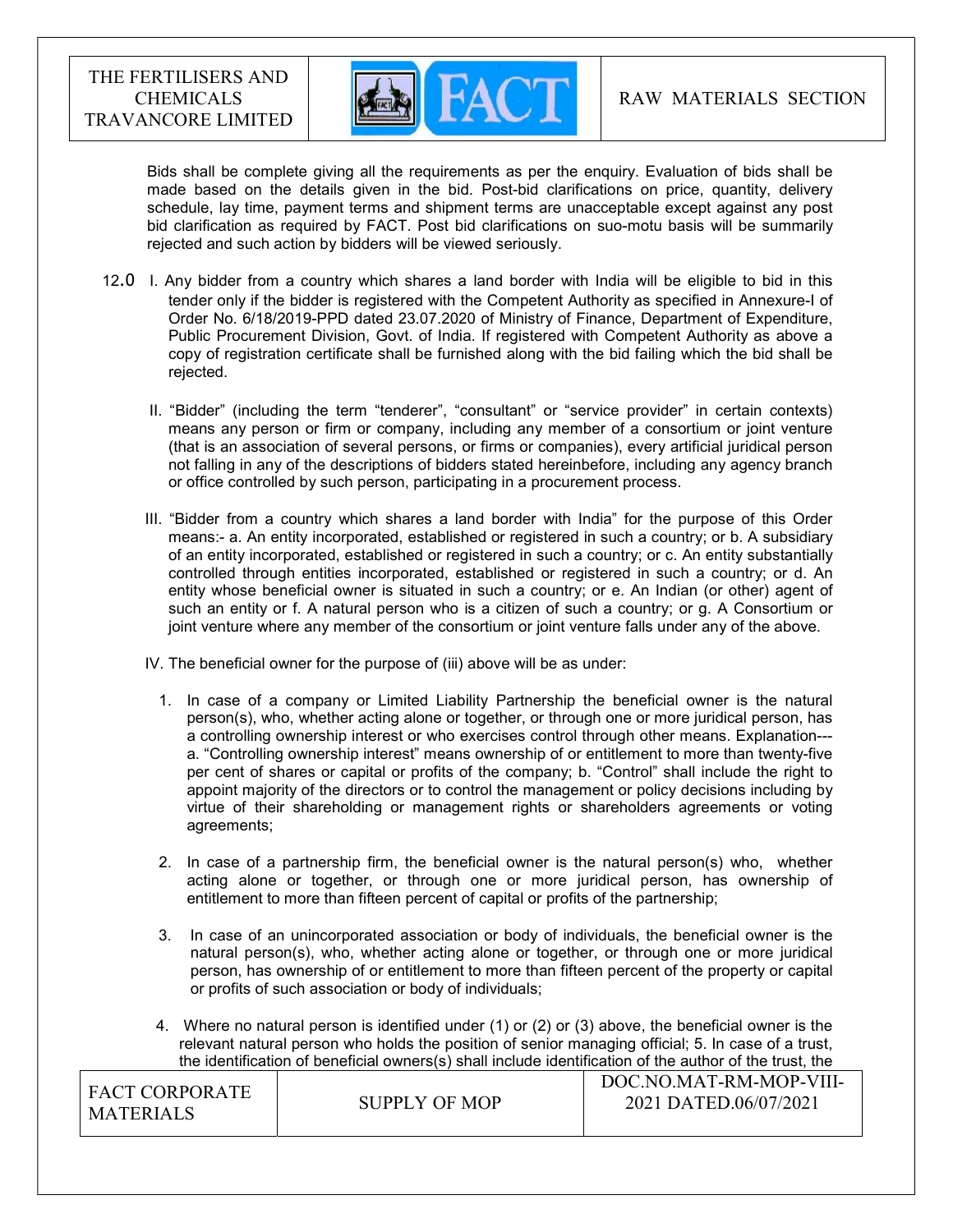

trustee, the beneficiaries with fifteen percent or more interest in the trust and any other natural person exercising ultimate effective control over the trust through a chain of control of ownership.

- V. An Agent is a person employed to do any act for another, or to represent another in dealings with third person.
- VI. Notwithstanding anything contained herein above, these provisions shall not apply to bidders from those countries (even if sharing a land border with India) to which the Government of India has extended lines of credit or in which the Government of India is engaged in development projects.

Certificate to be submitted by tenderers:

- 1. "I have read the clause regarding restrictions on procurement from a bidder of a country which shares a land border with India; I certify that this bidder is not from such a country or, if from such a country, has been registered with the Competent Authority. I hereby certify that this bidder fulfils all requirements in this regard and is eligible to be considered. [Where applicable, evidence of valid registration by the Competent Authority shall be attached".
- 2. The bidders shall submit a certificate, along with their bid, to the effect that they fully comply with the Order F.No. 6/18/2019-PPD dated 23.07.2020 and subsequent amendment, if any, issued by Ministry of Finance, Department of Expenditure, Public Procurement Division, Government of India. If such a certificate given by a bidder, whose bid is accepted, is found to be false, then this would be a ground for immediate termination and further legal action in accordance with law

Please submit your bid complete in all respects, within the stipulated time.

Thanking you,

Deputy General Manager (Materials) - RM For FACT Ltd, Cochin.

Encl: 1. Annexure A - Specifications of Muriate of Potash (MOP). 2. Annexure B - Instructions to Bidders. 3 Annexure C - Pre-qualification Questionnaire. 4. Annexure D - Details of previous supplies. 5. Annexure E - Terms and Conditions for Purchase . 6. Annexure F - Shipping terms for FOB Contract. 7. Annexure G - Shipping Terms for CFR contract. 8. Annexure H - Compliance Statement. 9. Annexure J - Unpriced copy of Price Bid Format 10. Annexure K - Price Bid Format 11. Annexure L - List of Banks 12. Annexure M - Proforma of Bank Guarantee in lieu of Security Deposit.

FACT CORPORATE MATERIALS SUPPLY OF MOP

# DOC.NO.MAT-RM-MOP-VIII-2021 DATED.06/07/2021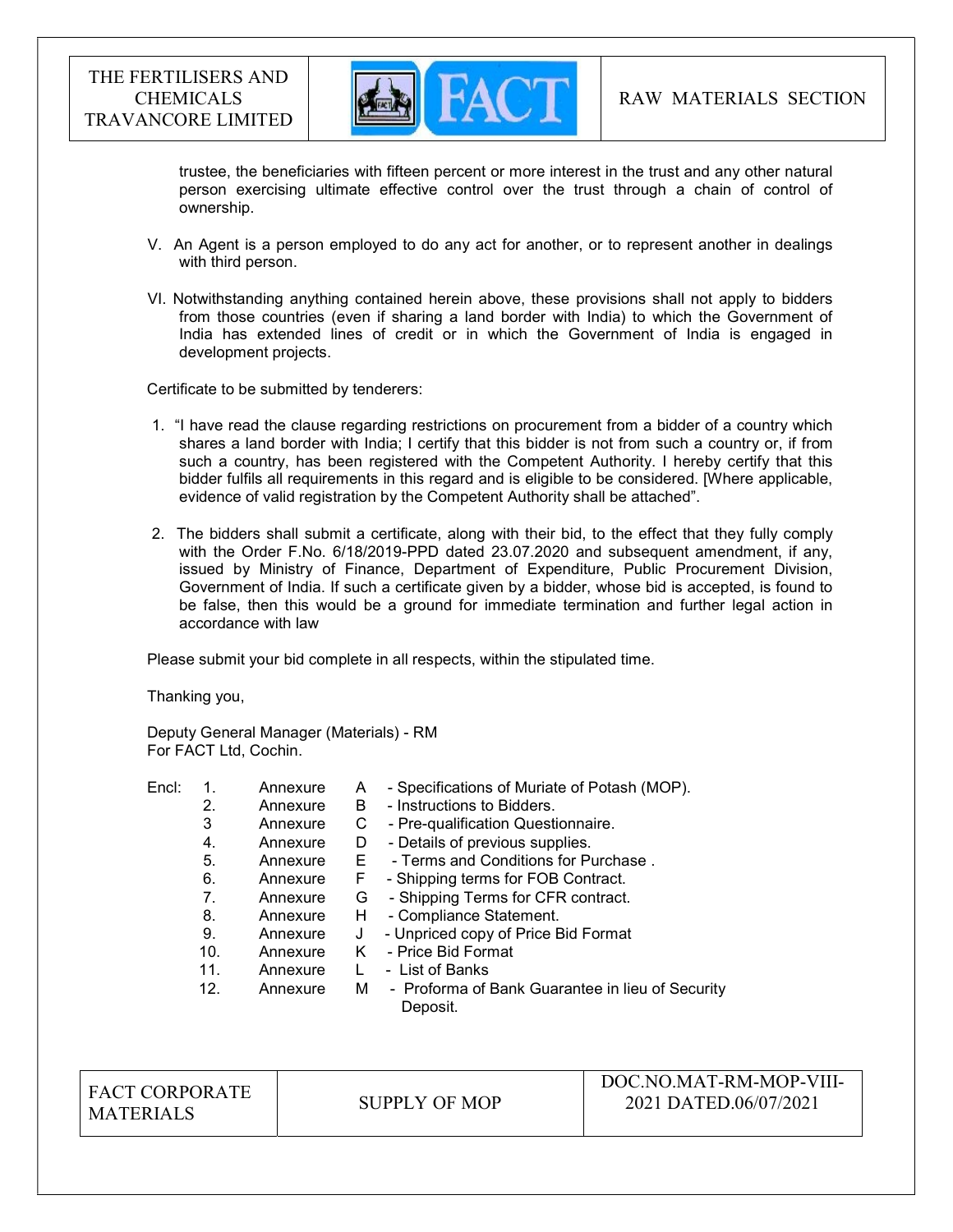

# Annexure-A

# SPECIFICATION OF MURIATE OF POTASH (MOP)

Muriate of Potash (MOP) in loose bulk confirming to Indian FCO 1985, with latest amendments in Red / Pink colour.

# Specifications Muriate of Potash (MOP) as per Indian FCO:

| Moisture, per cent by weight, Maximum                                        | $:00.50\%$ |
|------------------------------------------------------------------------------|------------|
| Water Soluble Potassium content as K2O, per cent by weight, Minimum : 60.00% |            |
| Sodium as NaCl, per cent by weight, (on dry basis), maximum                  | $:03.50\%$ |

Particle Size: Minimum 65% of the material shall be retained between 0.25mm and 1.7mm IS sieve.

MOP should be crystalline, free flowing, Pink/red in colour and free from visible contamination/clay/grit. The product loaded in each vessel must be supplied from a single source/mine. The colour & particle size of the product should be uniform and free flowing.

-------------------------------------------------------------------------------------------------------------------------

| <b>FACT CORPORATE</b> |
|-----------------------|
| <b>MATERIALS</b>      |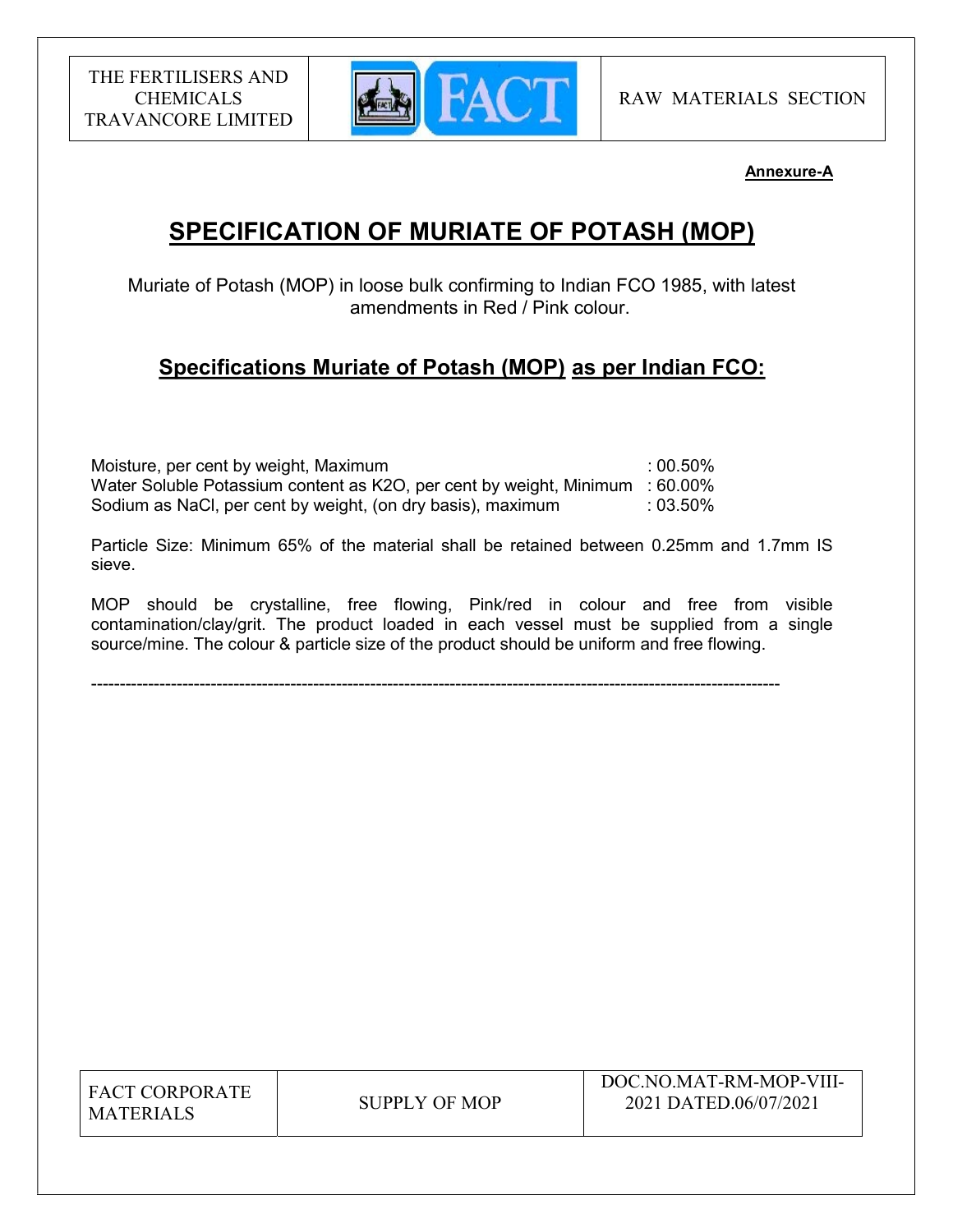

# Annexure B

## INSTRUCTIONS TO BIDDERS

1. Definitions:

.

FACT: Shall mean The Fertilisers and Chemicals Travancore Limited, having registered office at Udyogamandal, Cochin, Kerala and its various Divisions. This enquiry is sent by Corporate Materials, FACT - Head Office, Udyogamandal.

Bidder: Shall mean the firm/manufacturer/trader/individual who submits bid in response to this enquiry.

Seller: Shall mean the firm/manufacturer/trader/individual on whom FACT places the Purchase Order

Contract value: Total all-inclusive price for the order quantity.

- 2. Bidders shall study carefully the Enquiry Notice, Instructions to Bidders and all Terms and Conditions attached along with this enquiry. All conditions set out therein shall be binding on the bidders unless conflicting with any conditions expressly stated by FACT, while accepting any bid in the event of such acceptance.
- 3. Earnest Money Deposit (EMD):

Bidder shall submit along with their bid Earnest Money Deposit (EMD) as detailed below:

EMD shall be USD 1 PMT (USD One Per MT) for the offered quantity. Bidder shall submit EMD along with their bid in the form of RTGS payment

The Bank Details are as follows:

 STATE BANK OF INDIA COMMERCIAL BRANCH VANKARATH TOWERS PADIVATTOM COCHIN 682024

 CONTACT NOS : BOBEN MATHAI : 8593070731 BRANCH LANDLINE : 0484 - 2340028/29

 A/c No : 10590232386 IFSC : SBIN0004062 SWIFT : SBININBB245 TYPE : CC ACCOUNT

The RTGS remittance towards EMD has to be made and UTR Number informed to us by email prior to the due date/time for submission of bid. Bids without EMD are liable to be rejected.

| I FACT CORPORATE |               | DOC.NO.MAT-RM-MOP-VIII- |
|------------------|---------------|-------------------------|
| MATERIALS        | SUPPLY OF MOP | 2021 DATED.06/07/2021   |
|                  |               |                         |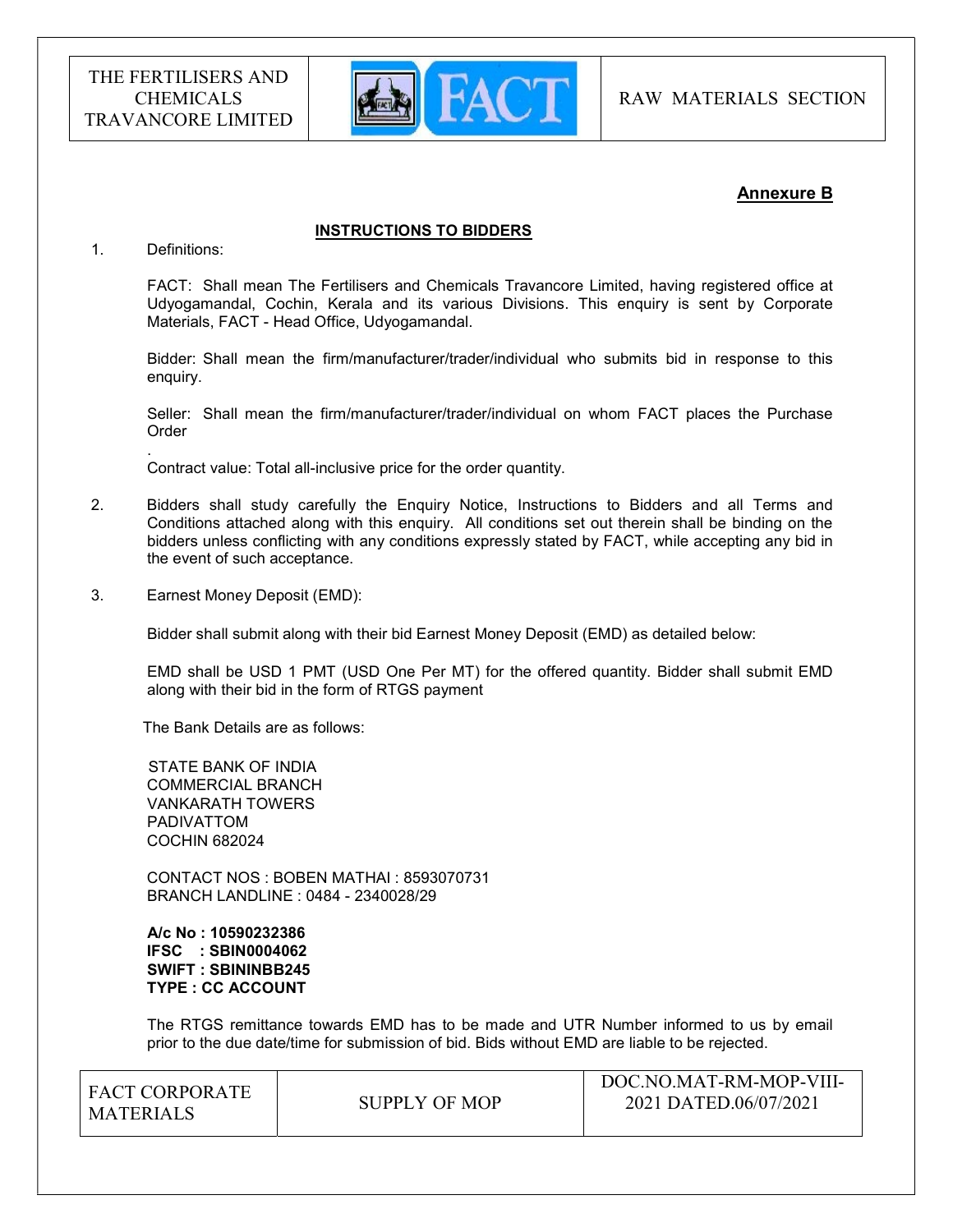

EMD shall not carry any interest. In case the bidder who is awarded the contract so desire to adjust the EMD against Security Deposit, the same may be allowed by FACT, based on written request. EMD of the unsuccessful bidders shall be refunded after award of the contract(s).

The EMD is exempted in the case of:

- i) Manufacturers / producers who have supplied a minimum Quantity of 22500 MT Fertilizers to PSEs/Coops, in India.
- ii) Reputed traders who have supplied a minimum Quantity of 22500 MT Fertilizers to FACT for at least two years in the last five years.

Necessary documents shall be provided to prove the exemption criteria.

4. Submission /opening of bids:

Bids shall be submitted on a two-part basis, Part A and Part B, as detailed in the Instructions to Bidders vide Annexure - B.

Part A bid shall be the Pre-qualification cum Techno-commercial bid and shall consist of the following:

- 1. Annexure A Specifications of Muriate of Potash (MOP)
- 2. Annexure B Instructions to Bidders
- 3 Annexure C Pre-qualification Questionnaire
- 4. Annexure D Details of previous supplies<br>5. Annexure E Terms and Conditions for Pu
- 5. Annexure E Terms and Conditions for Purchase
- 6. Annexure F Shipping terms for FOB Contract
- 7. Annexure G Shipping terms for CFR contract
- 8. Annexure H Compliance Statement
- 9. Annexure J Un-priced copy of Price bid
- 10. Earnest Money Deposit (EMD) by way of RTGS Payment.

Annexures A to J shall be signed and sealed by the Authorized Signatory of the bidder on all pages. Annexures C and D shall be filled in with all the required details and all supporting documents as required therein shall be attached as part of this document.

Annexure-H shall indicate deviations, if any, in the terms of the enquiry documents (Enquiry Notice and all Annexures) as offered by them, referring the relevant Annexures/clauses.

Bidder shall indicate in the un-priced copy of the Price Bid Format (Annexure J) whether quoted/ not quoted against each item. Bidder shall not indicate rates in the un-priced copy of Annexure J.

Part B bid shall be the Price bid. Bidders are required to quote their rates strictly in the Price Bid format enclosed as Annexure K.

| <b>FACT CORPORATE</b> |
|-----------------------|
| <b>MATERIALS</b>      |

 $\mathbb{E}$  SUPPLY OF MOP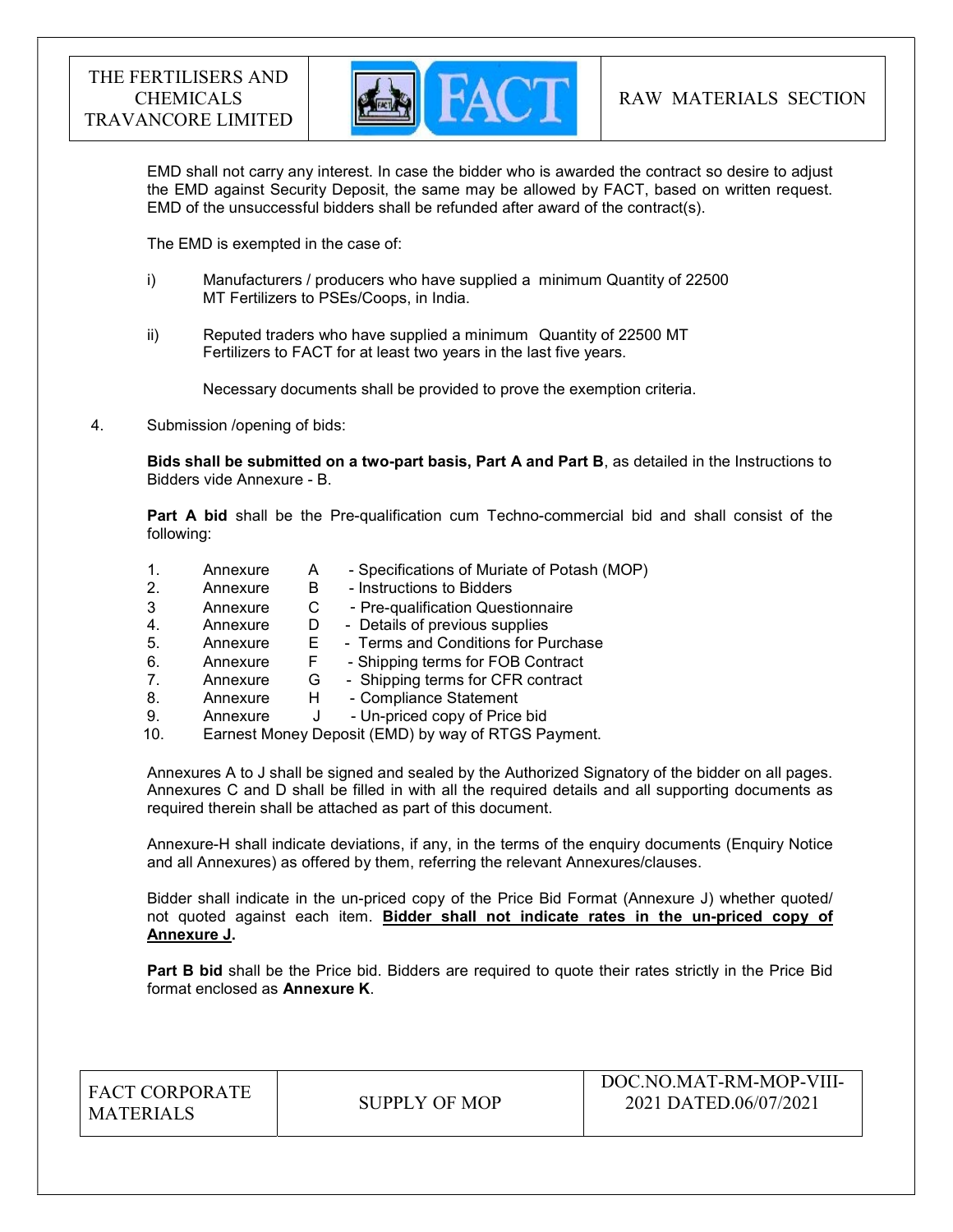

 All tender documents shall be in English language. All other information shall also be supplied by the tenderer in English language. All quoted prices shall be indicated by tenderer both in figures and words and where there is difference between quoted in figures and quoted in words, the prices quoted in words shall prevail.

Part A bid consisting of Annexures A to J above and the EMD shall be enclosed in an envelope and sealed and shall superscribe the enquiry No., Name of the bidder and indicate as Part A bid. Part B bid (Annexure-K), duly signed by the bidder and affixed with bidder's seal, shall be enclosed in another envelope and sealed, which shall also superscribe the enquiry No and Name of bidder and indicate as Part B Bid.

The envelopes containing Part A bid and Part B bid as above shall be enclosed and sealed in another envelope, also superscribing the enquiry No and Name of the bidder.

The sealed envelope containing Part A and Part B bids as above shall be addressed and submitted to the Assistant Officer (Administration), Central Bid Registration Cell, PD Administration Building, FACT Ltd., Udyogamandal, Cochin - 683 501 not later than the time stipulated in the enquiry. Delayed/late bids are liable to be rejected. Even though this enquiry stipulates two part bid , offers sent by e-mail shall be considered as a special case. Email shall be sent separately as per below ;

PART A-Technical bid shall be sent nikhilkumar@factltd.com / kennedy@factltd.com

## PART B-Price bid shall only be sent to mop8@factltd.com

The following officer in Administration Department are authorized to receive bids.

1) Mrs. Ancy Mathew - Officer (Admin).

 Due date and time for submission of bids: 21/07/2021, 1400 Hrs. IST. Bids shall be opened at the Administrative Office, FACT Petrochemical Division, Udyogamandal at in the presence of bidders or their authorized representatives who may be present. Bidder's representatives attending the bid opening shall bring with them the authorization from the bidder. Due date/Time for opening of Bids: 21/07/2021 1430 Hrs. IST

#### 5. Validity of Bid: Bid shall be valid at least till 1800 Hrs. IST on 04/08/2021.

The original bid shall not be withdrawn within the validity period even if negotiations are done or counter offer made by us.

- 6. Bids shall be complete giving all the requirements as per the enquiry. Evaluation of bids shall be made based on the details given in the bid. Post-bid clarifications on price, quantity, delivery schedule, lay time, payment terms and shipment terms are unacceptable except against any post bid clarification as required by FACT. Post bid clarifications on suo-motu basis will be summarily rejected and such action by bidders will be viewed seriously.
- 7. The bids shall be neatly written in ink/typed with pages consecutively numbered and shall be signed on all pages. Bids shall be free from over writing and all corrections shall be duly attested by the bidder. All rates shall be filled in figures and words. If there is any difference between the amount given in figures and words, the lower of the two shall be considered.

| <b>FACT CORPORATE</b><br>MATERIALS | SUPPLY OF MOP | DOC.NO.MAT-RM-MOP-VIII-<br>2021 DATED.06/07/2021 |
|------------------------------------|---------------|--------------------------------------------------|
|------------------------------------|---------------|--------------------------------------------------|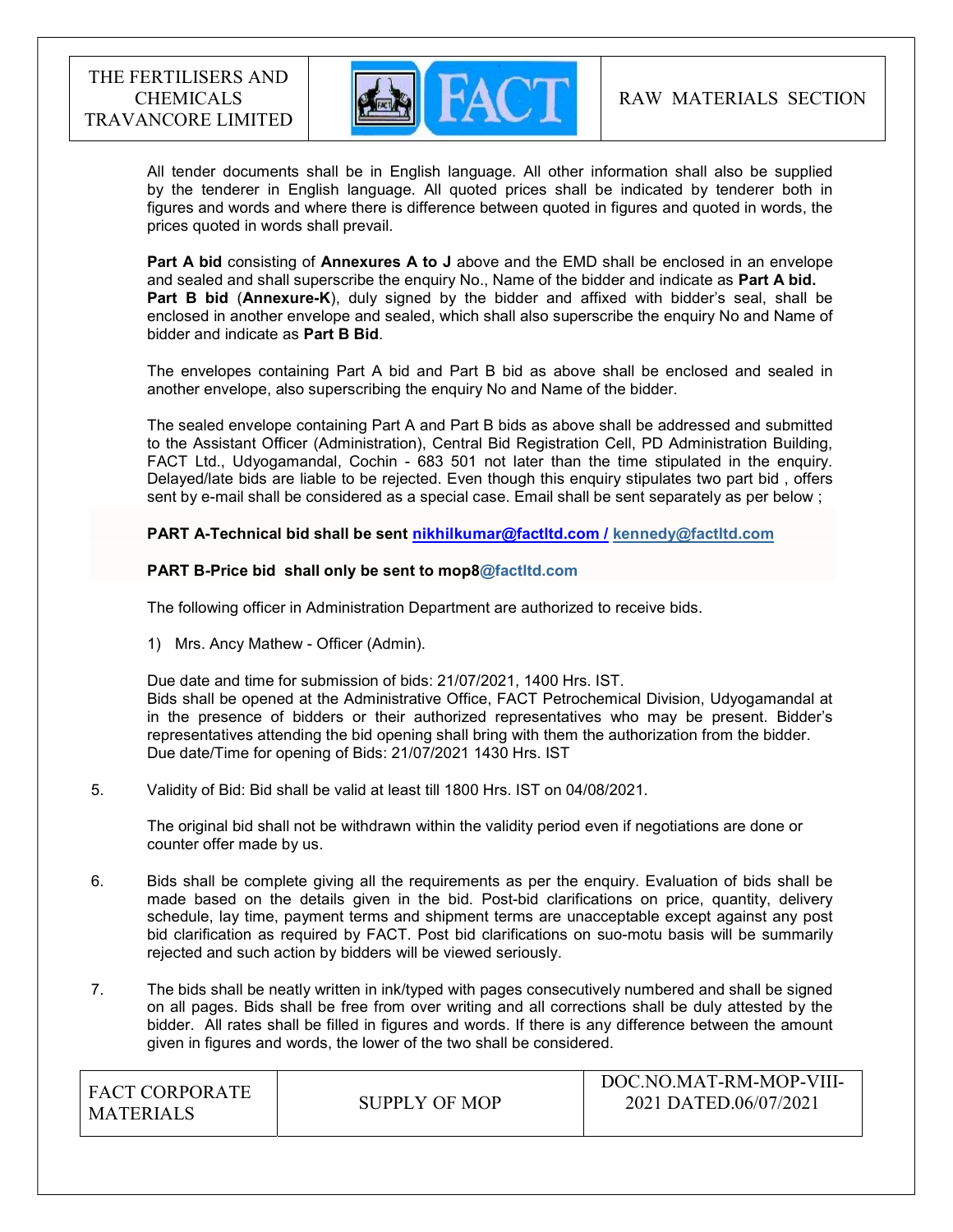

- 8. The bid shall be signed by authorized persons only.
- 9. FACT is not bound to accept the lowest bid and reserves the right to reject any or all the bids without assigning any reason(s) whatsoever. FACT also reserves the right to place order/ orders on one or more bidders or cancel this enquiry.
- 10. FACT reserves the right to extend without giving any reason(s) the closing date/time of the enquiry

| <b>FACT CORPORATE</b> |
|-----------------------|
| <b>MATERIALS</b>      |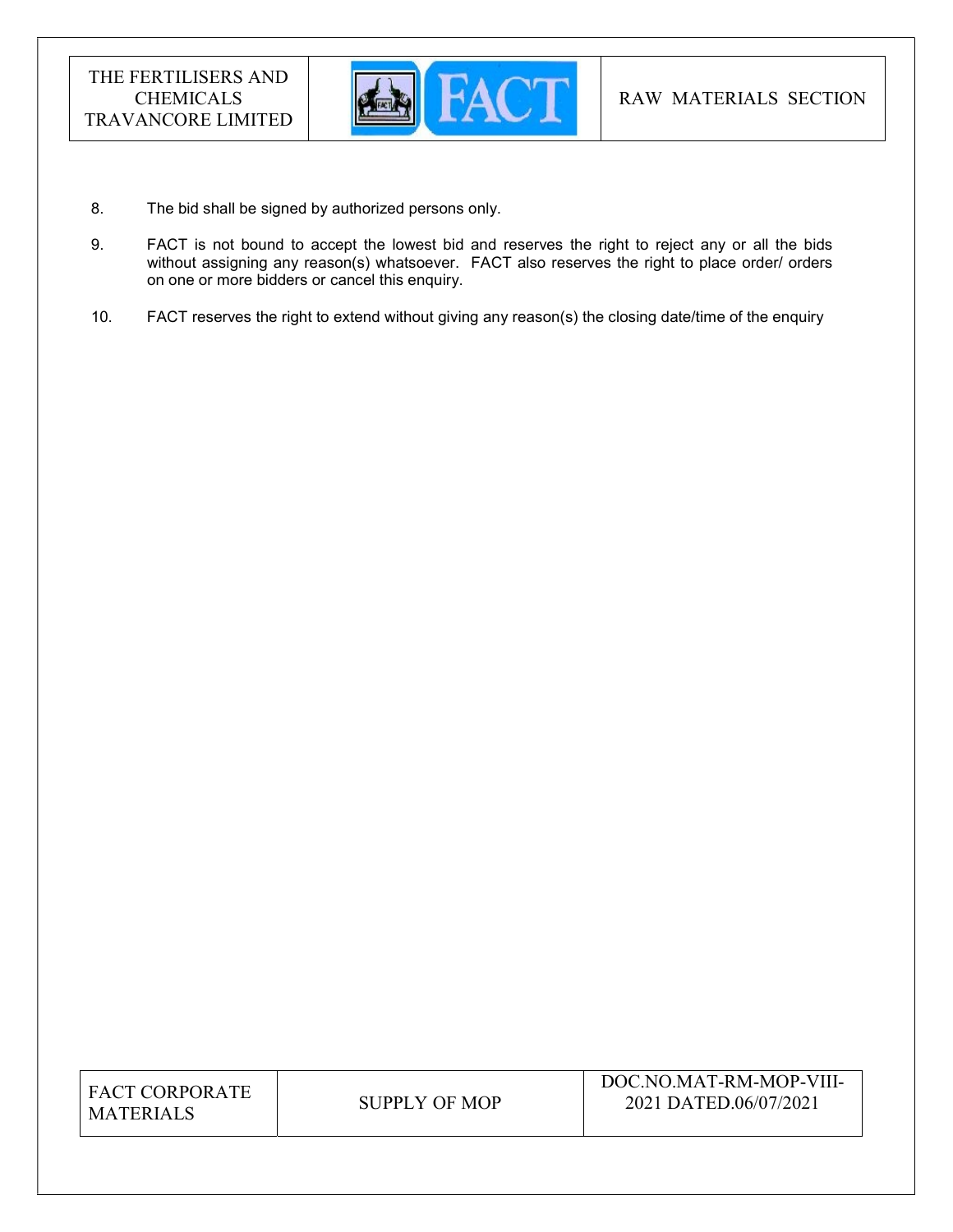

# Annexure C

# QUESTIONNAIRE FOR PRE-QUALIFICATION OF VENDORS FOR SUPPLY OF MOP

|       |                                                                         | Description          | To be filled in by vendor                        |
|-------|-------------------------------------------------------------------------|----------------------|--------------------------------------------------|
| 1.1.0 | Name of the vendor                                                      |                      |                                                  |
| 1.2.0 | Full address with PIN code                                              |                      |                                                  |
| 1.3.0 | <b>Telephone Numbers</b>                                                |                      |                                                  |
| 1.4.0 | E-mail ID                                                               |                      |                                                  |
| 1.5.0 | <b>Fax Numbers</b>                                                      |                      |                                                  |
| 1.6.0 | Contact Person(s)                                                       |                      |                                                  |
| 2.0.0 | <b>Company Particulars:</b>                                             |                      |                                                  |
| 2.1.0 | Constitution                                                            |                      |                                                  |
| 2.2.0 | Country in which company is registered                                  |                      |                                                  |
| 2.3.0 | Areas of activity including chartering of vessels                       |                      |                                                  |
| 2.4.0 | Name and address of Bankers                                             |                      |                                                  |
| 2.5.0 | Financial data:                                                         |                      |                                                  |
| 2.5.1 | Sales turn-over for the last three years                                |                      |                                                  |
| 2.5.2 | Profit after tax for the last three years                               |                      |                                                  |
| 2.5.3 | Copy of Audited Balance Sheet/Annual Report<br>for the last three years |                      | (Documents to be enclosed)                       |
| 3.0.0 | <b>Sourcing particulars:</b>                                            |                      |                                                  |
| 3.1.0 | <b>Whether Producer/ Trader</b>                                         |                      |                                                  |
| 3.2.0 | If Producer:                                                            |                      |                                                  |
| 3.2.1 | Location of mine of Producer                                            |                      |                                                  |
| 3.2.2 | Annual Production Capacity for MOP in each<br>mine.                     |                      |                                                  |
|       | <b>FACT CORPORATE</b><br><b>MATERIALS</b>                               | <b>SUPPLY OF MOP</b> | DOC.NO.MAT-RM-MOP-VIII-<br>2021 DATED.06/07/2021 |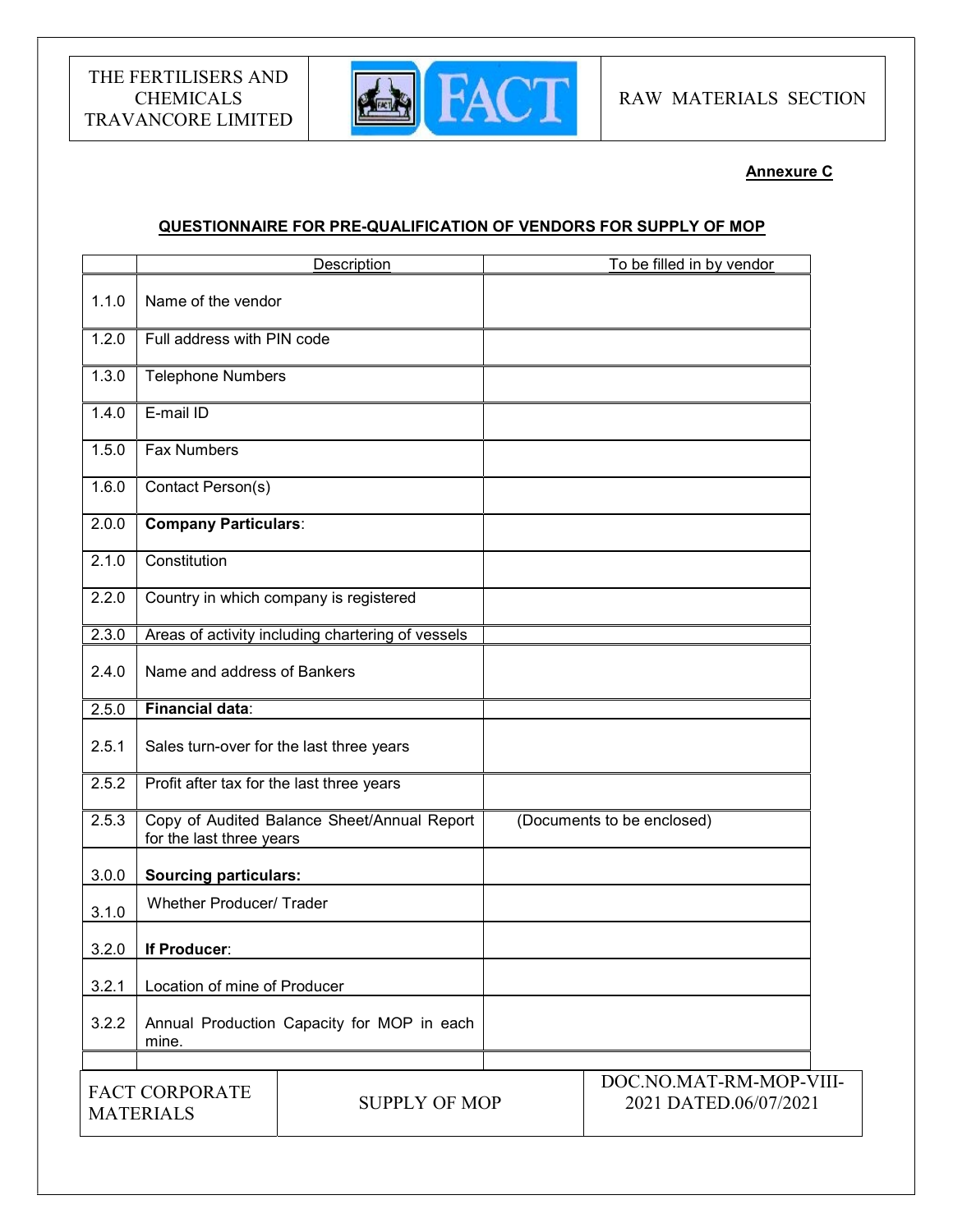

# RAW MATERIALS SECTION

| 3.2.3                                                             | specification required by us as given.                                                                                                                                                       | Typical Analysis Report of MOP produced in<br>each mine duly attested by the Applicant's<br>Authorized Signatory showing parameters of     | (Document to be enclosed)                        |                                              |
|-------------------------------------------------------------------|----------------------------------------------------------------------------------------------------------------------------------------------------------------------------------------------|--------------------------------------------------------------------------------------------------------------------------------------------|--------------------------------------------------|----------------------------------------------|
| 3.3.0                                                             | If Trader:                                                                                                                                                                                   |                                                                                                                                            |                                                  |                                              |
| 3.3.1                                                             | MOP is proposed to be sourced                                                                                                                                                                | Name and address of producer from where                                                                                                    |                                                  |                                              |
| 3.3.2                                                             | mine stated above                                                                                                                                                                            | Annual production capacity of MOP in each                                                                                                  |                                                  |                                              |
| 3.3.3                                                             | respect to quality and quantity                                                                                                                                                              | Letter(s) issued by the MOP Producer's<br>authorized signatory confirming to backup with                                                   | (Document to be enclosed)                        |                                              |
| 3.3.4                                                             | authorized signatory                                                                                                                                                                         | Typical Analysis Report of MOP produced in<br>each mine showing parameters of specification<br>as per FCO, duly attested by the producer's |                                                  | (Documents to be enclosed)                   |
| 4.0.0                                                             | Loading Port(s) details:                                                                                                                                                                     |                                                                                                                                            |                                                  |                                              |
| 4.1.0                                                             | Name(s) of the loading port(s)                                                                                                                                                               |                                                                                                                                            |                                                  |                                              |
| 4.2.0                                                             | Loading rate(s) of the port(s)                                                                                                                                                               |                                                                                                                                            |                                                  |                                              |
| 4.3.0                                                             | Sailing<br>time<br>from<br>Tuticorin/vizag                                                                                                                                                   | port of<br>loading<br>to                                                                                                                   |                                                  |                                              |
| 5.0.0                                                             | load port                                                                                                                                                                                    | Third party inspection agency/ agencies to be<br>involved for certifying quality and quantity at                                           |                                                  |                                              |
| 6.0.0                                                             | Documentary evidence for sale of Fertilizer in   (Details to be given as per Annexure-D and<br>India/abroad for the last three years as on the<br>date of Application for Pre-qualification. |                                                                                                                                            |                                                  | documents indicated therein to be enclosed). |
| 7.0.0                                                             | the Indian agent:                                                                                                                                                                            | In case the applicant proposes to operate<br>through his Indian agent or if the applicant is                                               |                                                  |                                              |
| 7.1.0                                                             | Indian Agent's Registration Number                                                                                                                                                           |                                                                                                                                            |                                                  |                                              |
| 7.2.0                                                             | Permanent Income Tax Account Number                                                                                                                                                          |                                                                                                                                            |                                                  |                                              |
| <b>FACT CORPORATE</b><br><b>SUPPLY OF MOP</b><br><b>MATERIALS</b> |                                                                                                                                                                                              |                                                                                                                                            | DOC.NO.MAT-RM-MOP-VIII-<br>2021 DATED.06/07/2021 |                                              |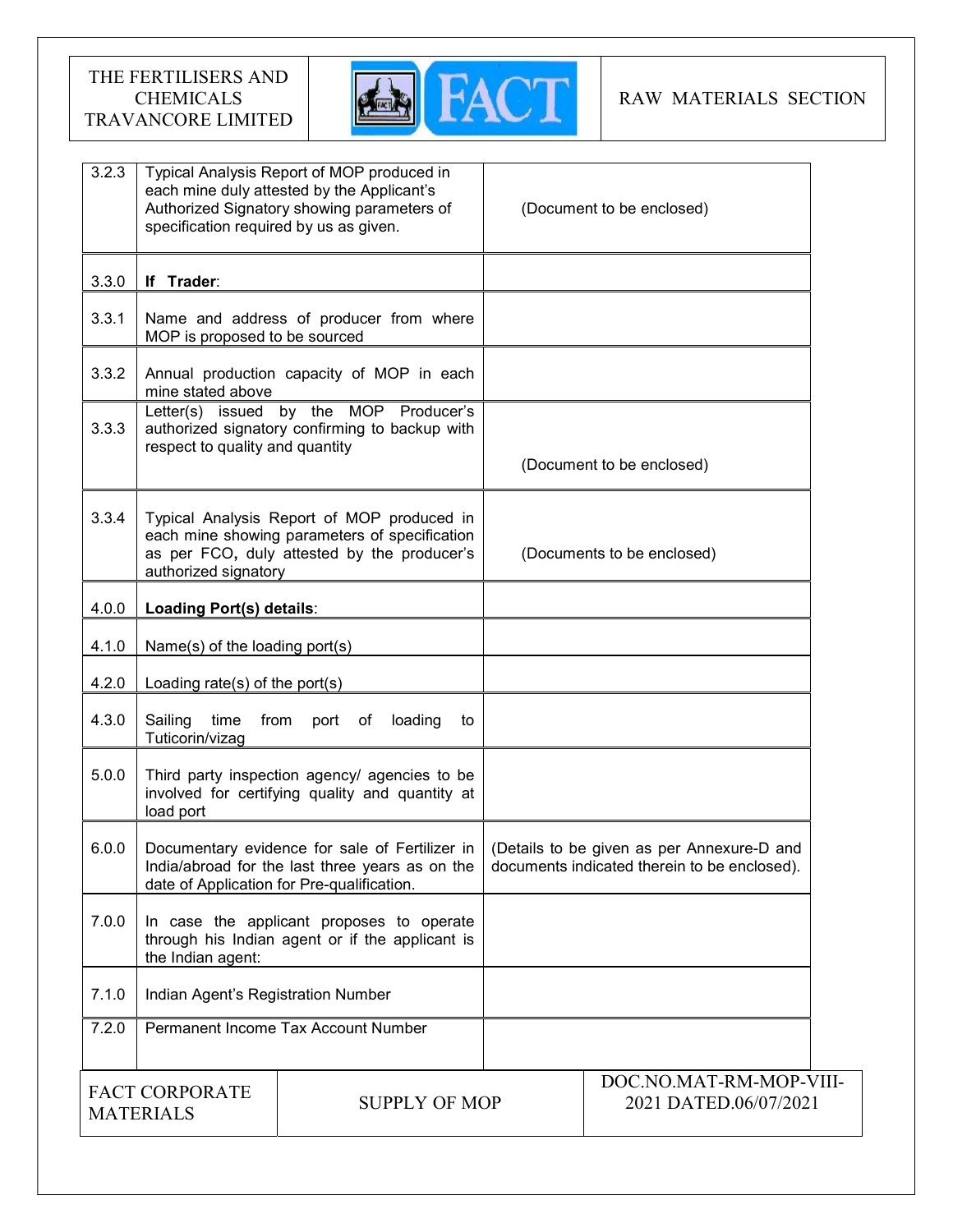

# RAW MATERIALS SECTION

| 7.3.0          | <b>GST Registration details</b>             |             |                           |           |
|----------------|---------------------------------------------|-------------|---------------------------|-----------|
| 7.4.0          | Nature of commission/remuneration           |             |                           |           |
| 7.5.0          | Copy of Terms and Conditions of appointment |             | (Document to be enclosed) |           |
| 8.0.0          | <b>Details of Authorized Signatories:</b>   |             |                           |           |
|                | Name                                        | Designation |                           | Signature |
| 1              |                                             |             |                           |           |
| $\overline{2}$ |                                             |             |                           |           |
| 3              |                                             |             |                           |           |

## 9.0.0 Any other details:

Place

**Signature** 

Date

Name

Designation(Authorised (Authorised Signatory)

Seal

## Notes:

- 1.0 All requisite information shall be given in the format with reference to the item specified. Where space is insufficient, additional pages may be added with reference to the related paragraph.
- 2.0 Wherever enclosures are specified in the questionnaire, the same shall be enclosed.
- 3.0 Annexure D duly completed also shall be enclosed.
- 4.0 FACT reserves the right to verify any of the statements enclosed along with the Application for Prequalification. Any additional information/ documents required shall also be furnished. False statement shall disqualify the Applicant.

| LEACT CORPORATE<br><b>MATERIALS</b> | SUPPLY OF MOP | DOC.NO.MAT-RM-MOP-VIII-<br>2021 DATED.06/07/2021 |
|-------------------------------------|---------------|--------------------------------------------------|
|-------------------------------------|---------------|--------------------------------------------------|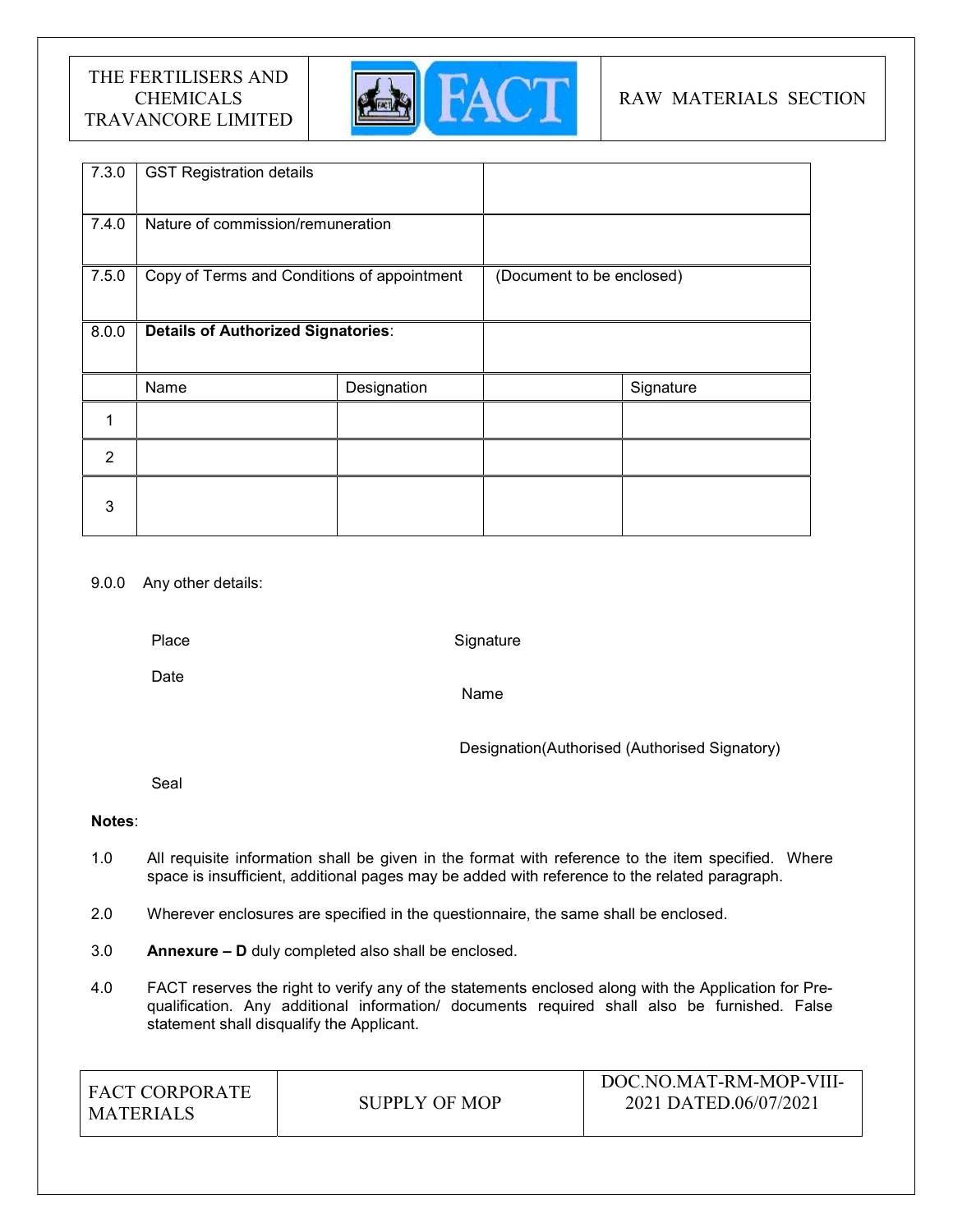

RAW MATERIALS SECTION

# Annexure –D

#### DETAILS OF SUPPLIES:

Details of supplies of Fertilizers in bulk as per the pre-qualification criteria specified during the last three years as on the date of submission of Part-A Bid.

| Year | Purchase Order<br>No./Date | Description of<br>Material | Quantity as per<br>Purchase Order | Client | Source / Port<br>of Loading | Date and Quantity<br>as per Invoice<br>/Bill of Lading | Port of<br>Discharge |  |
|------|----------------------------|----------------------------|-----------------------------------|--------|-----------------------------|--------------------------------------------------------|----------------------|--|
|      |                            |                            |                                   |        |                             |                                                        |                      |  |
| 2018 |                            |                            |                                   |        |                             |                                                        |                      |  |
|      |                            |                            |                                   |        |                             |                                                        |                      |  |
|      |                            |                            |                                   |        |                             |                                                        |                      |  |
| 2019 |                            |                            |                                   |        |                             |                                                        |                      |  |
|      |                            |                            |                                   |        |                             |                                                        |                      |  |
|      |                            |                            |                                   |        |                             |                                                        |                      |  |
| 2020 |                            |                            |                                   |        |                             |                                                        |                      |  |
|      |                            |                            |                                   |        |                             |                                                        |                      |  |
| 2021 |                            |                            |                                   |        |                             |                                                        |                      |  |
|      |                            |                            |                                   |        |                             |                                                        |                      |  |
|      |                            |                            |                                   |        |                             |                                                        |                      |  |
|      |                            |                            |                                   |        |                             |                                                        |                      |  |

Note: Major orders executed for any Fertiliser/Public Sector Companies in India shall also be included.

Place

Name

Date

**Signature** 

Seal

Designation (Authorized Signatory)

| <b>FACT CORPORATE</b><br><b>MATERIALS</b> | SUPPLY OF MOP | DOC.NO.MAT-RM-MOP-VIII-<br>2021 DATED.06/07/2021 |
|-------------------------------------------|---------------|--------------------------------------------------|
|-------------------------------------------|---------------|--------------------------------------------------|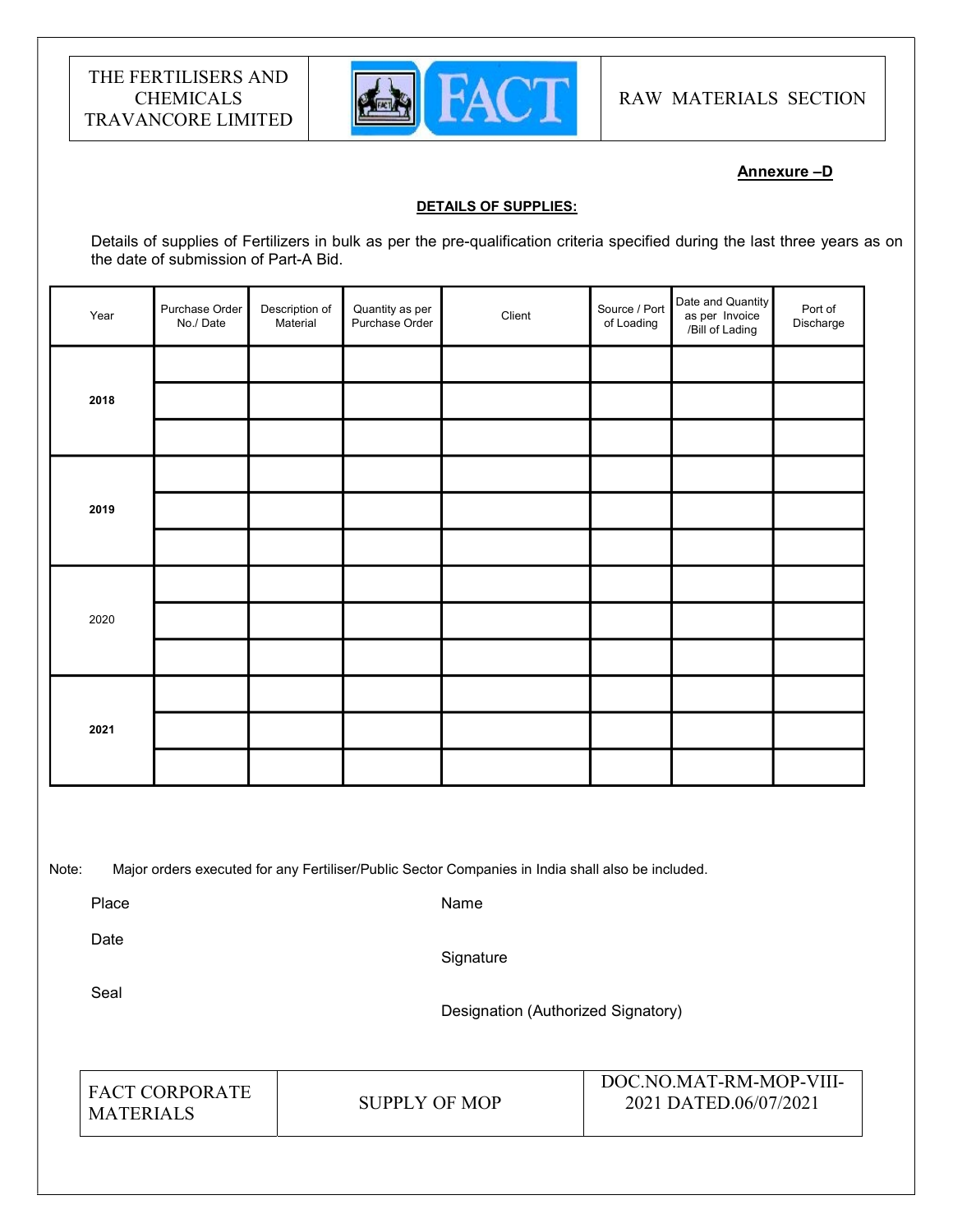

# Check List of Documents to be enclosed along with Annexure C:

#### In the case of Producer :

- 1. Copy of Purchase Order(s)/Agreement(s) in support of Data furnished vide Annexure- C.
- 2. Copy of Invoice(s) and Bill(s) of Lading for the supplies made in respect of the above.
- 3. Copy of Typical Analysis Report of Fertilizer produced in each mine, showing parameters of specification as given in FCO..
- 4. Copy of Audited Balance Sheet/Annual Report for the last three years.

All the above documents shall be duly attested by the Authorised Signatory of the Bidder.

## In the case of Trader:

- 1. Copy of Purchase Order(s)/Agreement(s) in support of Data furnished in Annexure C.
- 2. Copy of Invoice(s), Bill(s) of Lading for the supplies made in respect of the above.
- 3. Letter(s) issued by the Fertilizer Producer's Authorized Signatory, confirming to backup with respect to quality and quantity.
- 4. Copy of Typical Analysis Report of Fertilizer produced in each mine, showing parameters of specification as given in FCO duly attested by Producers Authorised Signatory.
- 5. Terms and Conditions of Appointment.
- 6. Copy of Audited Balance Sheet/Annual Report for the last three years.

All the above documents shall be duly attested by the Authorised Signatory of the Bidder.

| <b>FACT CORPORATE</b> |
|-----------------------|
| <b>MATERIALS</b>      |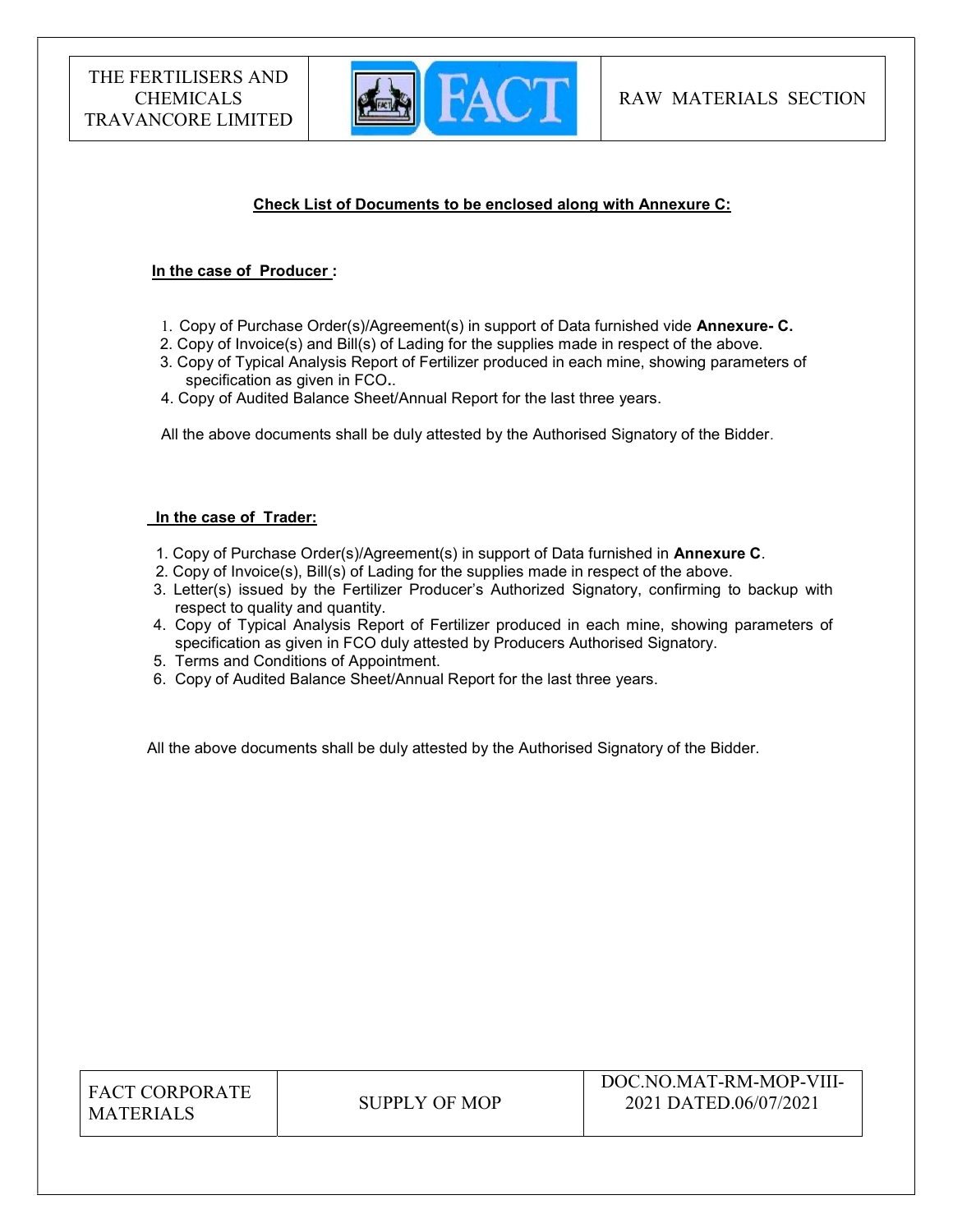

#### Annexure-E

#### TERMS AND CONDITIONS OF PURCHASE

- 1. The Purchase Order is placed with both FOB and CFR option and FACT reserves the right to exercise the FOB or the CFR option on a shipment to shipment basis including partial shipments, if so agreed by FACT. In case of FOB option, FACT shall arrange for fixing the vessel for which Seller shall allow a minimum period of three weeks after confirming the firm load port laycan along with complete load port details. If FACT is not able to nominate a suitable vessel in this period, FACT shall exercise CFR option immediately on receipt of NOC from Transchart. Seller shall then make CFR arrangements for the agreed laycan only.
- 1.1. Seller shall furnish firm laycan well in advance so that the activities required for vessel fixture by FACT or CFR arrangements by Seller are made smoothly after obtaining NOC from Transchart. The Seller shall not be absolved from his obligations under the contract, citing insufficient time for making CFR arrangements. Shipment terms for FOB contract and those for CFR contract shall be as given in Annexure F & G respectively of this Document.

#### 2. Taxes and Duties:

All levies, taxes and duties in the Seller's country shall be to Seller's account and in India to FACT's account.

3. Security Deposit:

The Seller shall furnish Security Deposit at equivalent to 2% of the Total order Value within 10 days from the date of Letter of Intent by RTGS or Bank Guarantee as per proforma attached. Bank Guarantee shall be kept valid for a minimum period of 6 months, with a further claim period of 6 months. Validity shall be further extended on demand as per terms of our BG proforma. SD remitted by RTGS shall not carry any interest.

The Bank Details for RTGS payment towards Security deposit are as follows:

 STATE BANK OF INDIA COMMERCIAL BRANCH VANKARATH TOWERS PADIVATTOM COCHIN 682024

 A/c No : 10590232386 IFSC : SBIN0004062 SWIFT : SBININBB245 TYPE : CC ACCOUNT

(OR)

 Bank of Baroda , Ernakulam Main Branch, Pallimukku, cochin CC Account No. 05600500000025 Swift Code : BARBINBBERN

The RTGS remittance towards SD has to be made and UTR Number shall be informed to us by email.

| I FACT CORPORATE<br>' MATERIALS | SUPPLY OF MOP | DOC.NO.MAT-RM-MOP-VIII-<br>2021 DATED.06/07/2021 |
|---------------------------------|---------------|--------------------------------------------------|
|                                 |               |                                                  |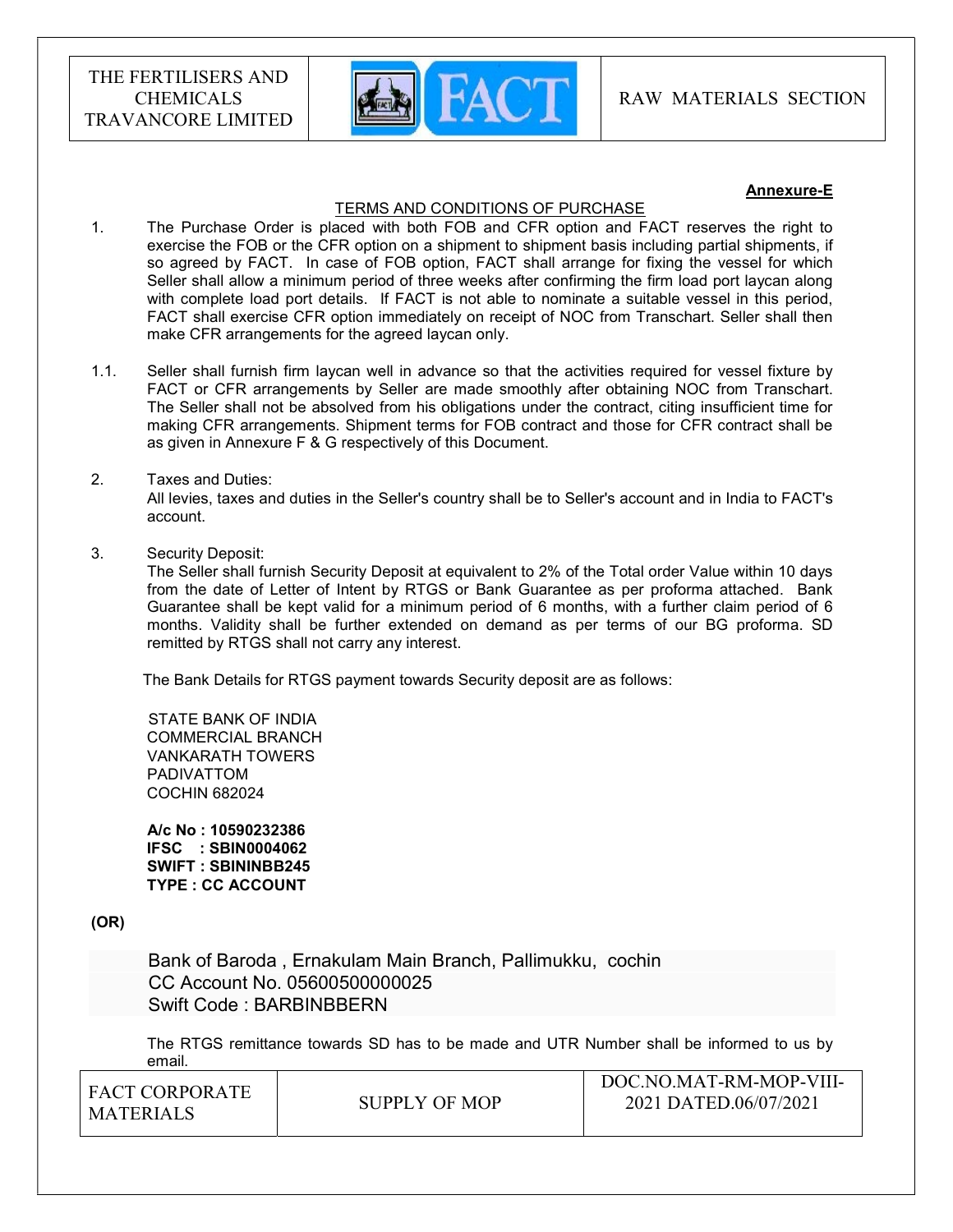

- 4. Payment:
- 4.1 Payment: Payment shall be on  $180<sup>th</sup>$  day from BL date by LC. LC opening charges and Bank charges in India shall be to FACT's account. All charges outside India, including confirmation charges, in case confirmation is required, shall be to seller's account.LC shall be opened only after receipt of Security Deposit bank guarantee as per clause 3 above.
- 4.2 Indian Agent's Commission, if any, shall be deducted from the invoice and paid in Indian Rupees in India. Please see clause 16 below.
- 5. Shipping Documents:
- 5.1 Seller shall present following shipping documents for payment purpose:

a] Three original and three non-negotiable copies of clean on board bills of lading marked freight paid/payable by shipper as per Charter Party. In case of Charter Party Bills of Lading, it should bear an endorsement that all the relevant terms and conditions of the relative Charter Party are deemed to have been incorporated therein.

The B/Ls to show:

1] Import License - Free import as per Chapter 2 Para 2.1 of Foreign Trade Policy 2015 – 20. 2] Purchase Order Number

3] L/C reference, if payment is by L/C.

b] Three signed commercial invoices and three copies of the same based on the Bill of Lading quantity and surveyor's certificate of analysis. The invoice shall show the following:

- 1] B/L No. and date
- 2] Import License Free import as per Chapter 2 Para 2.1 of Foreign Trade Policy 2015 20.
- 3] Purchase Order No.
- c] Certificate of origin issued by the concerned Chamber of Commerce.
- d] Certificate of weight issued by Independent Surveyor.
- e] Certificate of quality/analysis issued by independent surveyor meeting all parameters as per Annexure A.
- f] A certificate from the Seller stating that email has been sent to FACT's underwriters for insurance purposes.
- g] A certificate from the seller to the effect that the goods supplied is in accordance with the relative purchase order.
- h) Stowage plan.
- 5.2 In case the successful bidder is proposing to make the sale on high sea sale basis, the sale shall comply to the latest Government of India guidelines and seller shall provide all the necessary documents.
- 5.3 All documents required for payment of GST on freight shall be provided, by seller.

#### 5.4 All charges towards obtaining the above documents shall be to the account of Seller.

| ! FACT CORPORATE<br><b>MATERIALS</b> | SUPPLY OF MOP | DOC.NO.MAT-RM-MOP-VIII-<br>2021 DATED.06/07/2021 |
|--------------------------------------|---------------|--------------------------------------------------|
|                                      |               |                                                  |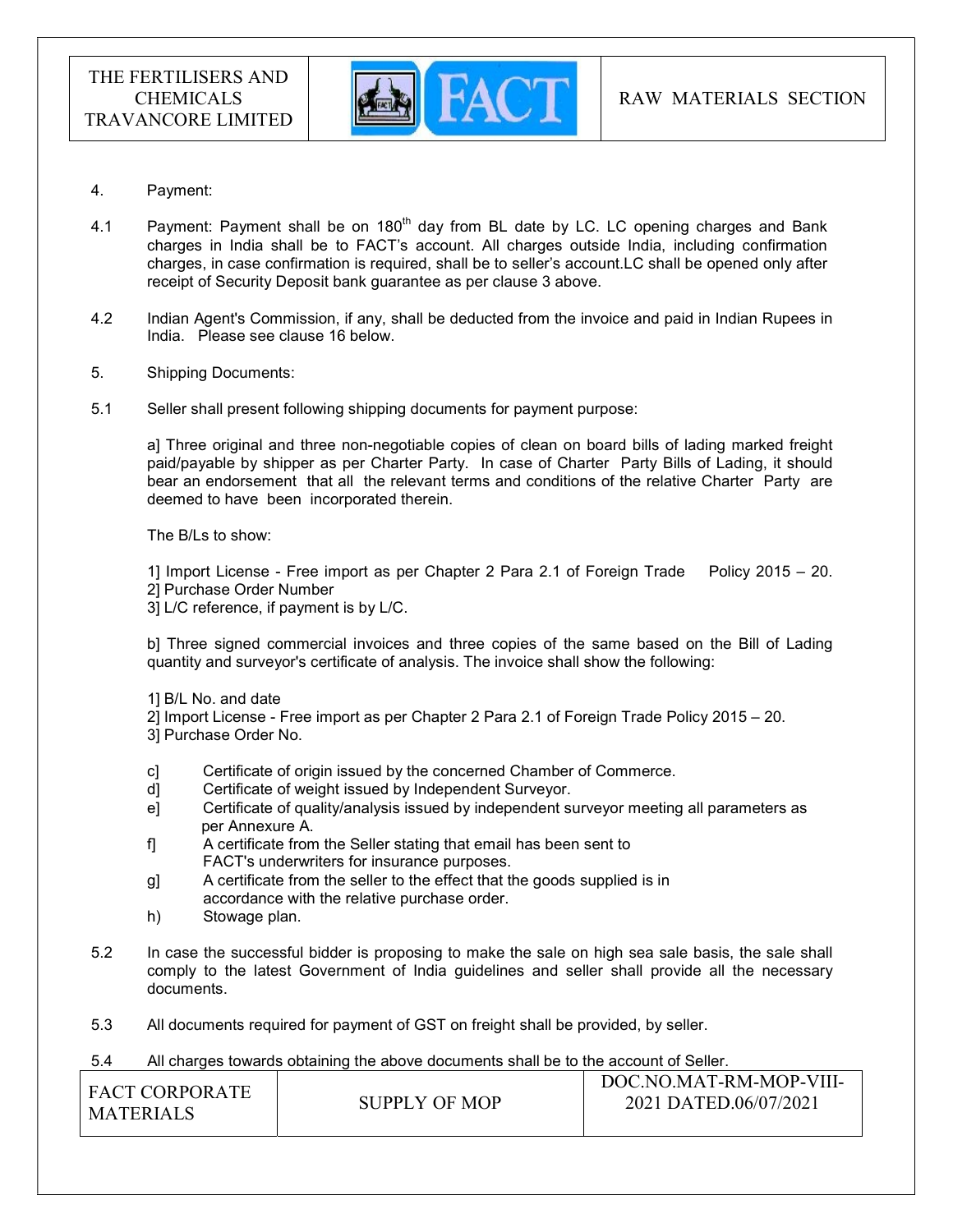

#### 5.5 Routing of shipping documents shall be as follows:

 Copies of Shipping documents (B/L, Invoice etc...) shall be sent by email to smkrishna@factltd.com within 2 days of loading/sailing of the vessel to:

- 1] FACT MARKETING DIVISION, UDYOGAMANDAL, COCHIN 683 501 smkrishna@factltd.com and [Materials]-RM
- 2] GENERAL MANAGER (M) F, FACT LTD, EEC BUILDING, MARKETING DIVISION, UDYOGAMANDAL, COCHIN - 683 501
- 3] DEPUTY GENERAL MANAGER [FINANCE] BILLS (RM), HEAD OFFICE, FACT LTD., UDYOGAMANDAL, COCHIN, KERALA STATE, INDIA – 683 501
- 4] DEPUTY GENERAL MANAGER (MATERIALS)-RM, FACT LTD, PD ADMIN BUILDING, FACT LTD., UDYOGAMANDAL, COCHIN – 683 501
- 6. Liquidated damages:

The agreed shipment dates shall be firm and shall be treated as the essence of the contract. Any delay in effecting the shipment shall render the Seller liable for liquidated damages at the rate of 1/2% of the value of the shipment for every week or part thereof delay subject to a maximum of 2% of the value of the shipment. This value shall be either FOB or CFR as per the option exercised by FACT.

- 7. Force Majeure:
- 7.1 If at any time during the existence of this contract if either Seller or FACT is unable to perform in whole or in part any obligation under this contract because of war, hostility, civil commotions, sabotage, quarantine restrictions, Acts of God and Acts of Govt. [including but not restricted to prohibition of exports or imports], fires, floods, explosions, epidemics, strikes, embargoes, then the date of execution of contract shall be rescheduled after considering FACT's production requirements, ullage, market conditions, prices, etc.
- 7.2 Any waiver/extension of time in respect of the delivery of any installment or part of the goods occasioned due to reasons in (i) above, shall not be deemed to be waiver/extension of time in respect of the remaining deliveries.
- 7.3 If operation of such circumstances exceeds three months, each party shall have the right to refuse further performance of the contract in which case neither Seller nor FACT shall have the right to claim damages.
- 7.4 The Seller and/or FACT who is unable to fulfill their obligations under the contract shall within 15 days of occurrence of any of the causes mentioned in this clause inform the other party, of the existence and termination of the circumstances preventing the performance of the Contract. Certificate issued by local Chamber of Commerce in the country of the Seller or FACT shall be sufficient proof of the existence of the above circumstances and their duration.

| <b>FACT CORPORATE</b> |               | DOC.NO.MAT-RM-MOP-VIII- |
|-----------------------|---------------|-------------------------|
| MATERIALS             | SUPPLY OF MOP | 2021 DATED.06/07/2021   |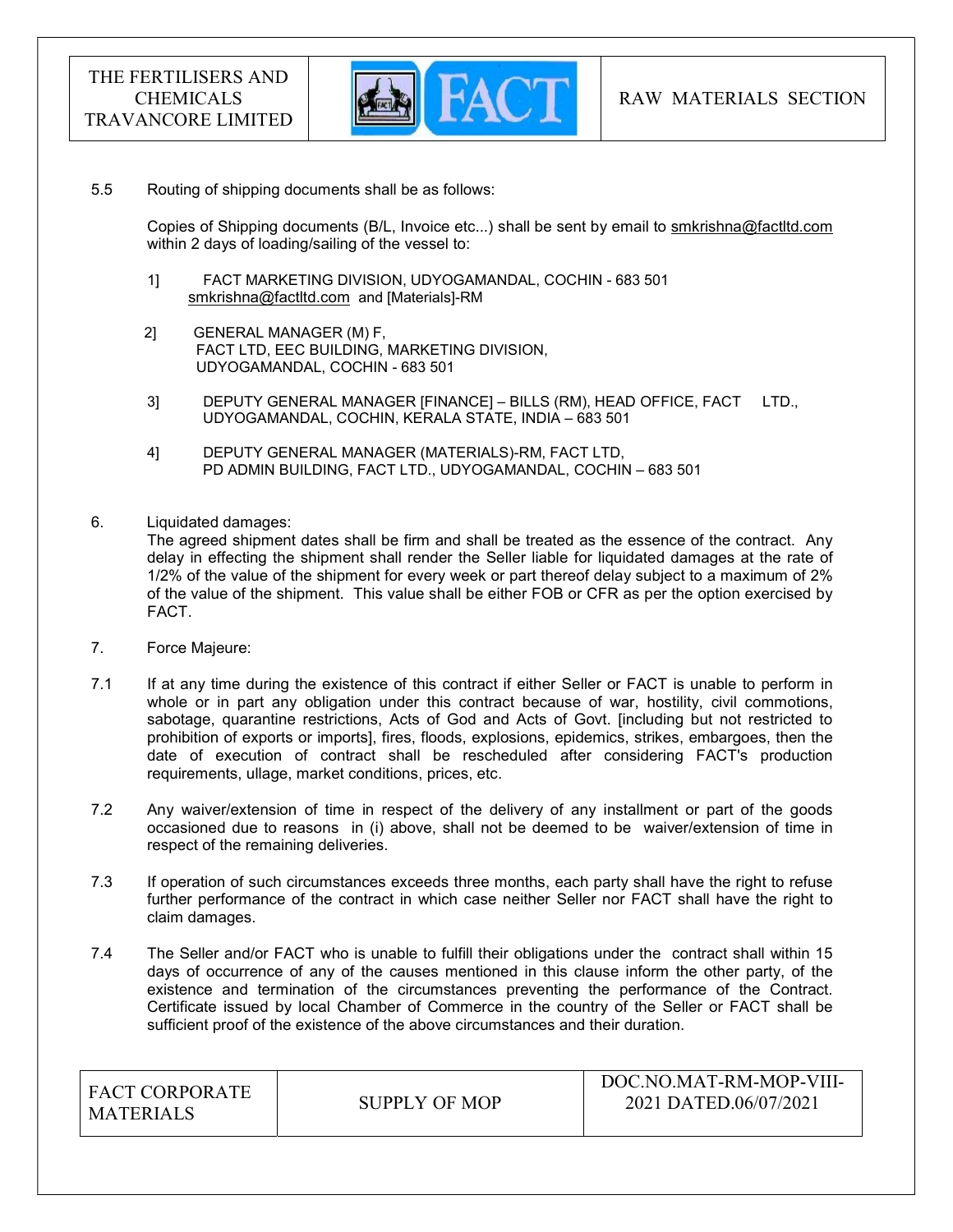

- 7.5 Non-availability of material shall not be an excuse to the Seller for not performing their obligations under the contract.
- 8. Default:

In the event of any default by the Seller in executing the Purchase Order in accordance with the specifications and/or terms and conditions of the Purchase Order, FACT may terminate the Purchase Order without prejudice to any other right, remedy or option FACT may have. In the event of such termination, FACT shall have the right to procure the goods from other sources at the risk and cost of the Seller.

- 9. Determination of quality and quantity:
- 9.1 The supplier shall ensure that the goods shipped conform to the agreed quality and specifications and shall not ship goods which do not conform to the agreed quality and specification.
- 9.2 FACT reserves the right, at its option and cost, to have material inspected before shipment in regard to quality and specifications. The supplier / shipper shall tender the material for inspection to the agency to be nominated by FACT and shipment shall be effected only after the material is inspected. The supplier / shipper will provide free of cost facilities to the inspection agency at the load port for taking samples.
- 9.3 Irrespective of whether FACT appoints inspection agency or not, it will be obligatory on the part of the supplier to obtain Certificate of Inspection from Internationally reputed Inspection Agency to the effect that material is in accordance with the specifications laid down in the contract. This shall accompany the shipping documents. The inspection fee shall be borne by supplier.
- 9.4 For the purpose of determining quality, the Inspection Agency may at their discretion draw samples of the material at the producing factory as specified in the contract but shall draw samples in all cases in the customary manner during the loading of the vessel with a view to ensure that the material conforms to the contractual specifications. Analysis report should specify the nutrients and other requirements of the contractual specifications. The report shall specify the methods of analysis used, type of sieve used for determination of particle size and also the contract number, the quantity loaded and name of the vessel. A clear inspection note will be released by the Inspection Agency only if they are satisfied that the cargo meets contractual specifications.
- 9.5 Sample shall be drawn by Central Fertilizer Quality Control Laboratory in India or any other lab nominated by Govt. of India /respective state for the purpose. The quality so determined based on analysis done by Central Fertilizer Quality Control Laboratory any other lab nominated by Govt. of India /respective state at discharge port shall be final and binding on supplier.
- 9.6 In case the cargo is not meeting the FCO specifications, the cargo will be rejected. The supplier shall refund cost of material and all the consequential handling and the distribution cost thereof immediately on FACT's first demand failing which penalty  $@$  18% p.a. shall be payable up to the date of actual remittance by the supplier.

| <b>FACT CORPORATE</b> |                      | DOC.NO.MAT-RM-MOP-VIII- |
|-----------------------|----------------------|-------------------------|
| <b>MATERIALS</b>      | <b>SUPPLY OF MOP</b> | 2021 DATED.06/07/2021   |
|                       |                      |                         |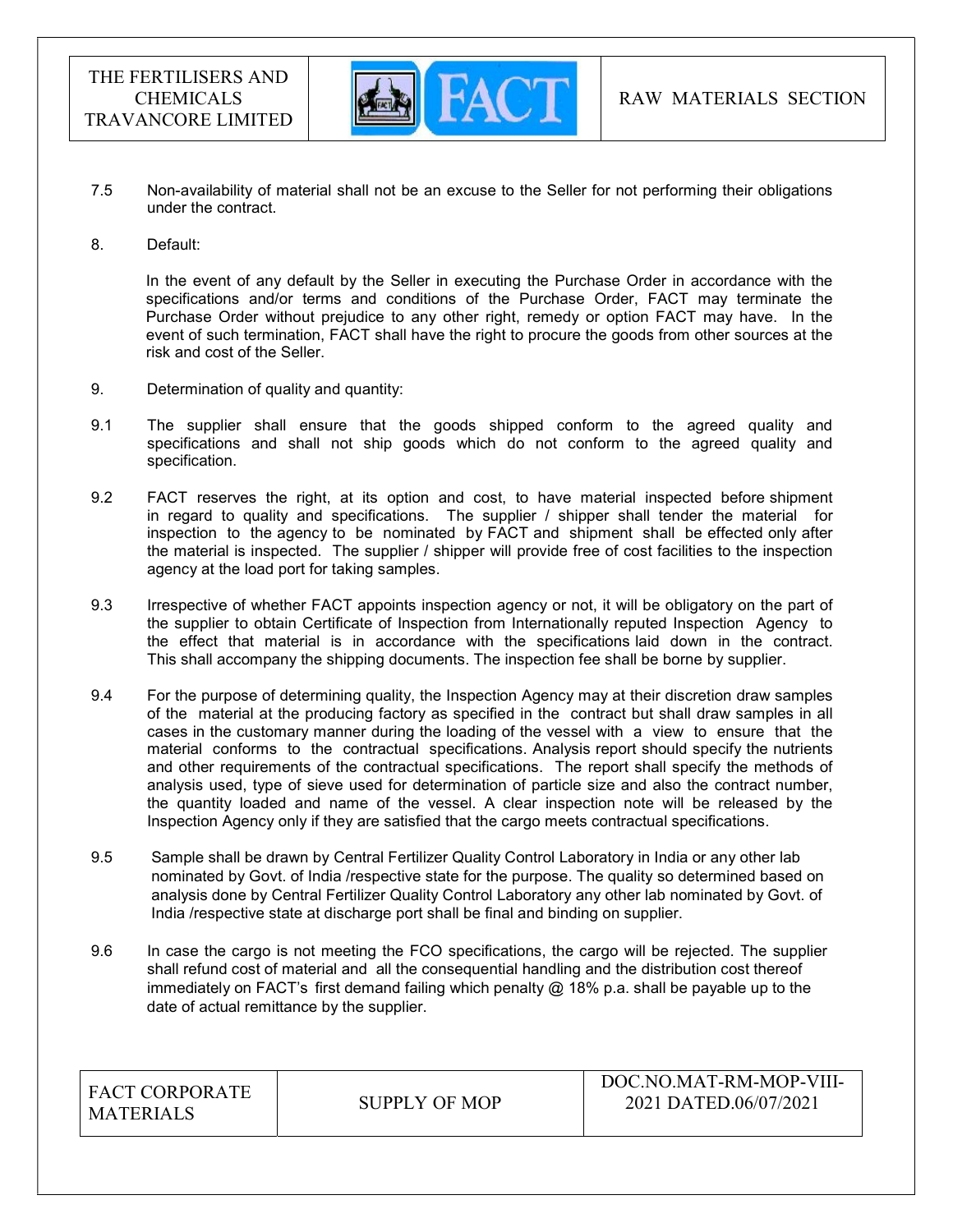

#### 10. Weighment:

 Weighment shall be as determined by draft survey conducted through an independent internationally reputed surveyor/inspection agency appointed by FACT at the port of discharge. The payment shall be based on B/L quantity or drafts survey whichever is less. Quantity declared as damaged cargo shall also be treated as quantity delivered short and shall be treated accordingly. In such cases, supplier shall refund cost of damaged cargo or quantity received short from the B/L quantity based on draft survey at the port of discharge immediately on FACT's first demand failing which penalty @ 18% p.a. shall be payable up to the date of actual remittance by the supplier.

#### 11. Title and Risk

Title to the goods and risk shall pass from Seller to FACT as per INCOTERMS 2000, as amended from time to time.

#### 12. Amendment of the Purchase Order:

Any amendment or modification to this Purchase Order shall be made in writing with the concurrence of the Seller, where required.

13. Law:

:

The governing law for this Purchase Order shall be Indian law. The proper language of the Purchase Order shall be English. The Seller agrees to submit himself to the Jurisdiction of Indian Courts of Law.

- 14. Seller warrants that the goods are free and clear of liens and encumbrances and that he has good and marketable title to the same.
- 15. Arbitration:

If any dispute (s) arises out of or in connection with this contract, or in respect of any defined legal relationship associated therewith or derived therefrom, the parties agree to submit the disputes to arbitration under the ICADR (International Centre for Alternative Dispute Resolution) Arbitration Rules 1996. The authority to appoint the arbitrator shall be the International Centre for Alternative Dispute Resolution. The number of Arbitrator shall be one and the language of the arbitration proceedings shall be English. The place of arbitration proceedings shall be Ernakulam in Kerala.

16. Seller's Indian Agent:

The Seller shall disclose the name and address of his Indian agent/representative along with following information.

- 16.1 Indian Agent's registration Nos. and their permanent income tax account number.
- 16.2 Amount and nature of commission/remuneration.

| I FACT CORPORATE |               | DOC.NO.MAT-RM-MOP-VIII- |
|------------------|---------------|-------------------------|
| <b>MATERIALS</b> | SUPPLY OF MOP | 2021 DATED.06/07/2021   |
|                  |               |                         |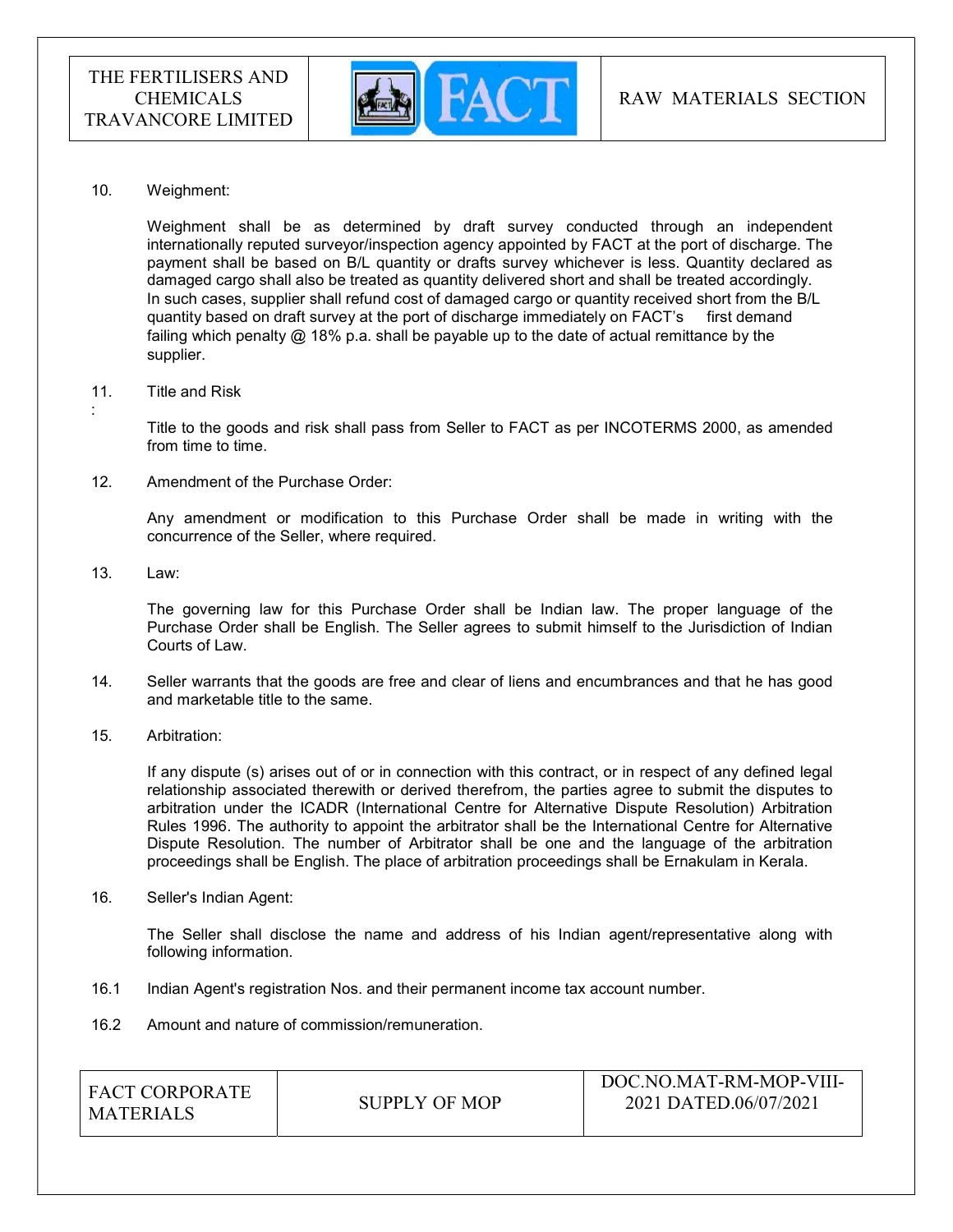

- 16.3 A copy of terms and conditions of the appointment of the Indian agent including the commission being paid to them shall be furnished along with the bid. In case the Seller has no agent in India, the Seller shall certify that they have no agents in India and that no remuneration is to be paid to any Indian Party. If the seller does not indicate the name of his agent or representative in India, and the amount of commission payable to him in the offer, it will be assumed that no agents' commission is involved.
- 16.4 FACT shall deduct the Indian agent's commission, if applicable from the value of the Seller's invoice and pay to the Indian Agent in equivalent Indian rupees (rate of exchange being the rate at which payment was made to Seller) by cheque, as per the agreed payment terms. In case the Indian Agents are foreign controlled company as defined under section 28 of the Foreign Exchange Regulation Act, 1973 or any other act as in force, certificate/permission from Reserve Bank of India/Government of India as the case may be that they are entitled to do the agency business and receive commission from buyers should be enclosed along with the bid.
- 16.5 The information required above shall include those agents situated in India who have some other kind of commercial relationships and may not fall within the usual definition of agent. In cases where there is no agent but the Seller has any Indian Branch or subsidiary or a financially interlinked concern, the same shall be intimated to us. This will also include such Indian agents who are paid general retainer fee and may not have any reference to this purchase order.
- 16.6 Should we suffer any loss or penalty because of the failure of the Seller to disclose the details mentioned above about their agents, FACT shall hold the Seller responsible for such loss or penalty and shall be entitled to claim from them damages for breach of the above provisions of the contract and also to resort to such other action which FACT may consider appropriate.
- 17. This Purchase Order is placed by FACT, The Fertilisers and Chemicals Travancore Limited. It is expressly made clear that the Government of India is not a party to this Purchase Order and has no liabilities, obligations or rights on this order.

| <b>FACT CORPORATE</b> |
|-----------------------|
| <b>MATERIALS</b>      |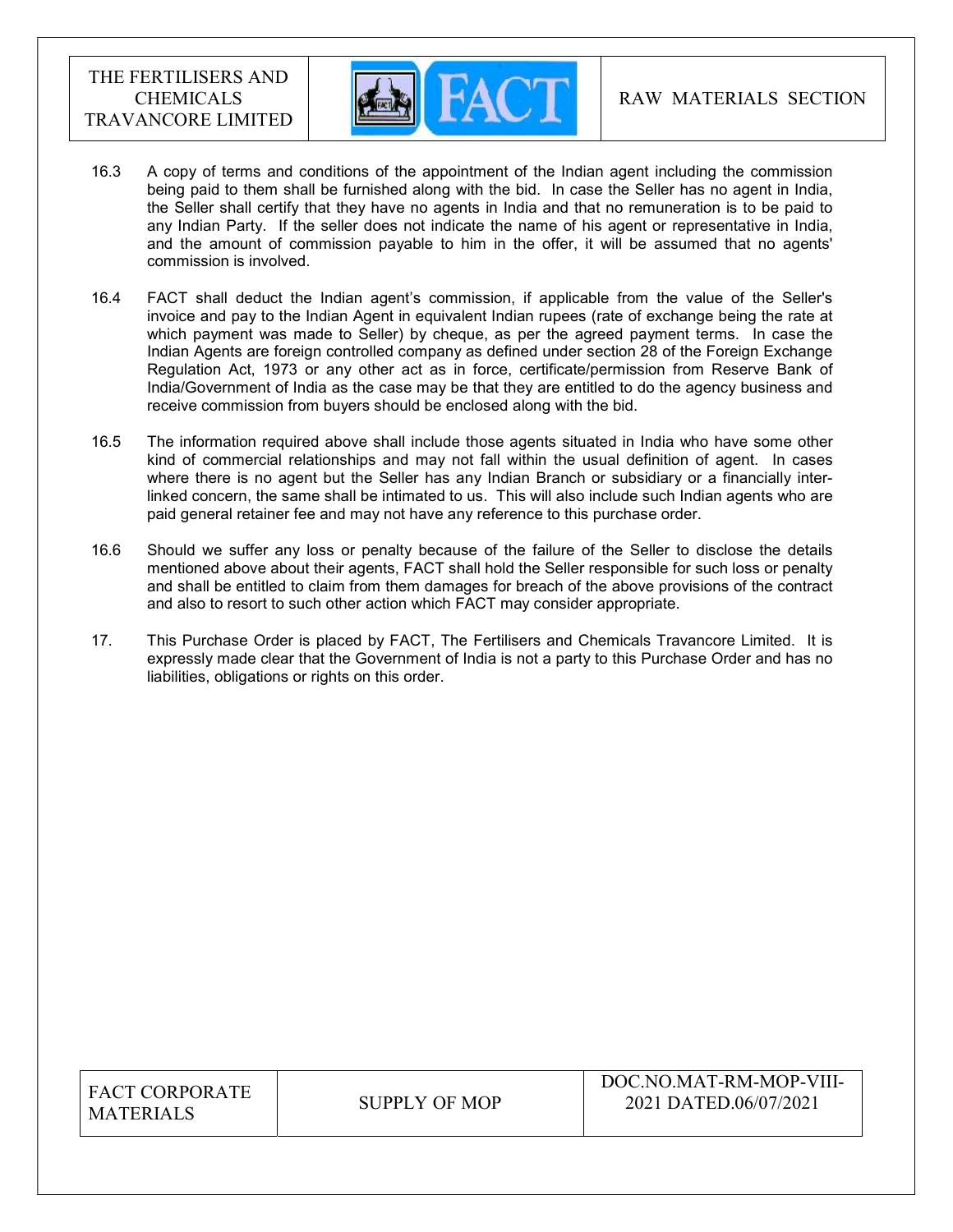

RAW MATERIALS SECTION

## Annexure-F

## SHIPMENT TERMS FOR FOB CONTRACT

- 1 FACT undertakes to provide transportation for carriage of the cargo in bulk.
- 2 FOB terms between Seller and their supplier if any shall not apply for contract arising out of this enquiry. It shall be as per FACT's terms only (with agreed variations). Seller shall forward the full loadport details, as well as firm loadport laycan with a spread of not less than 5 days, in conformity with the Purchase Order schedules or as required by FACT for each shipment, in case schedule is not finalised prior to issue of Purchase Order.
- 3 FACT will chart a suitable vessel and seller shall forward their acceptance of such nominated vessel within 24 hrs from the nomination. FACT reserves the right to substitute named vessel after giving prior intimation to the Seller.
- 4 The vessel shall report to the Seller or Seller's agents at the load port and present herself for loading the cargo as per loadport terms and conditions as incorporated in the Charter Party.
- 5 Insurance: FACT shall arrange to insure the cargo. On completion of loading, sailing details such as quantity, B/L No. and date, load port, ETA Tuticorin/vizag shall be sent by email to nikhilkumar@factltd.com / kennedy@factltd.com and our under writers, details to be intimated later.
- 6 All claims at the loadport like demurrage, despatch, dead freight, etc, shall be settled directly between the Seller and the vessel owner. Suitable provision shall be made to this effect in the Charter Party. FACT shall render assistance, if required, to the Seller/Owner in settling such claims.
- 7 Seller shall be liable for any demurrage incurred at the load port on account of any delay in loading outside the permissible laytime. Any delay due to the vessel's condition or breakdown or inability of the vessel's facility to load cargo within the time allowed, shall not count as used laytime. If cargo is not available after ship has arrived in the port of loading according to schedule, the tenderer shall be responsible for the costs and demurrage of the vessel, and dead freight, if any due to incomplete loading because of the un-readiness of either part or whole of the goods when the vessel has been in port at due time, and the notice of readiness has been served and accepted.
- 8. Port charges, quay dues and similar dues on ship to owner's account. Supplier to pay all dues, taxes and duties on the cargo in the country of origin.
- 9. The cargo shall be loaded by supplier / shipper free of expenses and risk to the vessel but under the supervision of Master
- 10. All other terms and conditions not indicated in these shipment terms shall be as per the Terms and Conditions of the Order and the relevant Charter Party.

| <b>FACT CORPORATE</b> |               | DOC.NO.MAT-RM-MOP-VIII- |  |  |
|-----------------------|---------------|-------------------------|--|--|
| MATERIALS             | SUPPLY OF MOP | 2021 DATED.06/07/2021   |  |  |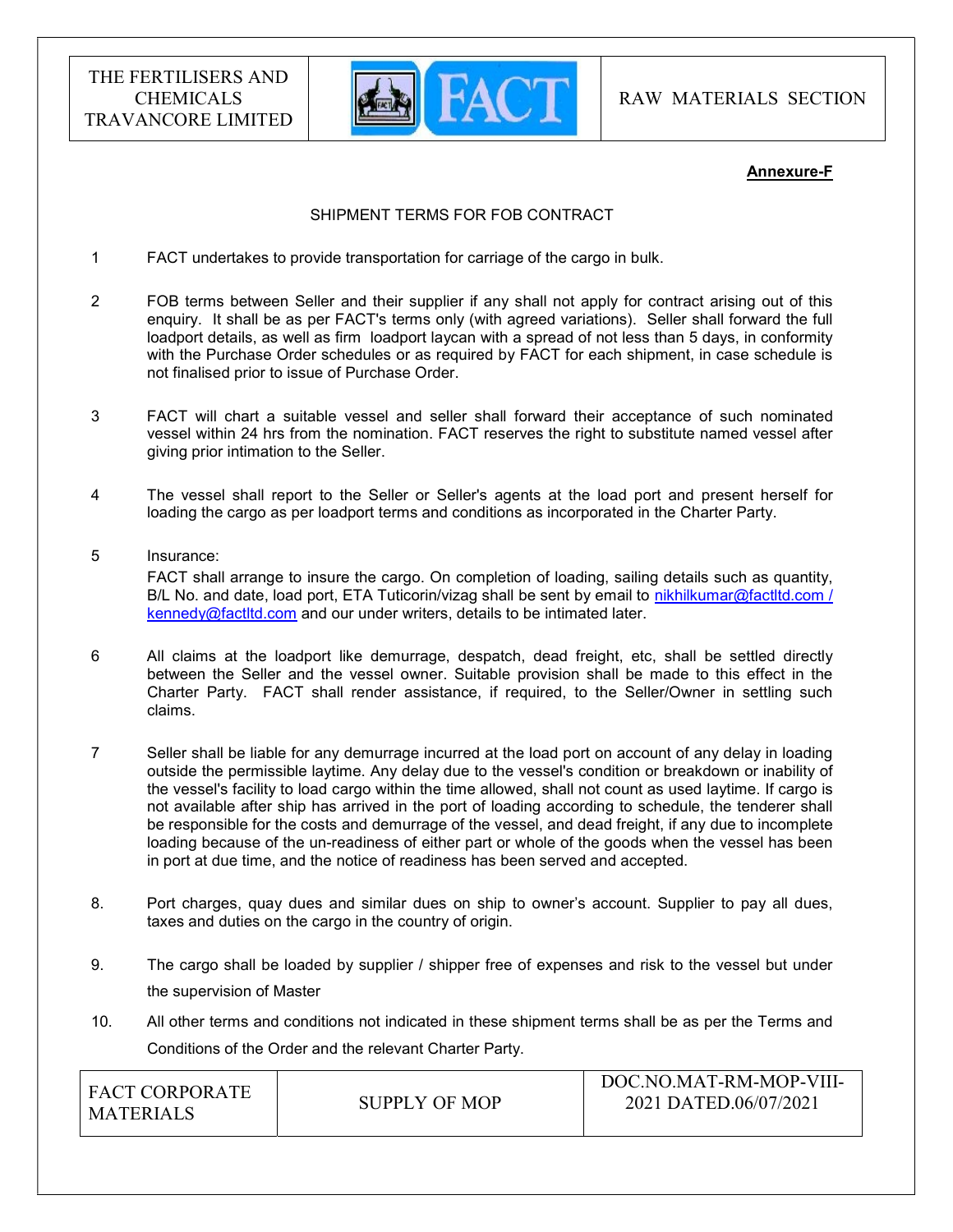

RAW MATERIALS SECTION

## Annexure-G

#### SHIPMENT TERMS FOR CFR CONTRACT

- 1 FACT can declare CFR option only after getting NOC from Transchart, Ministry of Surface Transport, New Delhi. Seller shall provide at his own expense proper transportation for carriage of the cargo in transit subject to Government of India policy directives in this regard. Indian flag vessels to be accorded first right to refusal. Seller shall forward C/P on finalisation of vessel. Freight shall be pre-paid.
- 2. Vessel nominated shall conform to ISM code/Grain code for safe operations and pollution prevention and other statutory requirements of Indian/International Maritime Authorities, applicable for carriage of Fertiliser as relevant. The necessary clearance from port authorities on account of Age/Class/Flag to be obtained by suppliers/vessel owners. Non-compliance or lack of necessary supporting documents to show compliance with the above and consequent damages, if any, shall be to Seller's account.

 As per Shipping Development Circular issued by DG Shipping, cargo vessels visiting an Indian Port on the West Coast or plying in the Indian territorial waters in the Arabian Sea or the Indian EEZ during the period of foul weather (being 1st June to 31st August), shall be less than 25 years of age. In case the ship chartered by the supplier is 20 years or more of age, the shipping agents of the suppliers shall obtain necessary clearance from the authorities and the time taken to obtain such clearance shall be to ship owners' / suppliers' account and the same shall be excluded while calculating the lay time.

3 Discharge rate :

 Tuticorin: 5000 MT PWWD SHEX EIU. In SHEXEIU, "H" standing for "Holiday" shall mean the holidays declared by the Tuticorin Port Trust.

Vizag: 7000 MT PWWD SHEX EIU. In SHEXEIU, "H" standing for "Holiday" shall mean the holidays declared by the Vizag Port Trust

- 4 Demurrage Rate and Despatch Rate: Shall be indicated by Seller while nominating the vessel. [Despatch rate shall not be less than half of the demurrage rate]
- 5 Discharge Port : 1/2 SB Tuticorin/Vizag. Cost of shifting between berths including bunker fuel used shall not be borne by FACT and time used in shifting shall not be counted as laytime or time on demurrage. Deviation will be suitably loaded for evaluation.
- 6 Arrival draft at Tuticorin: Maximum 11.5 meter. Arrival draft at Vizag: Maximum 13.5 meter. In case arrival draft exceeds permissible draft, lightening to be arranged by Seller at their own risk and cost including time lost. It shall be Seller's responsibility to ensure that the vessel arrives with the permissible/available draft at Tuticorin/Vizag whichever is less.

| I FACT CORPORATE |               | DOC.NO.MAT-RM-MOP-VIII- |
|------------------|---------------|-------------------------|
| I MATERIALS      | SUPPLY OF MOP | 2021 DATED.06/07/2021   |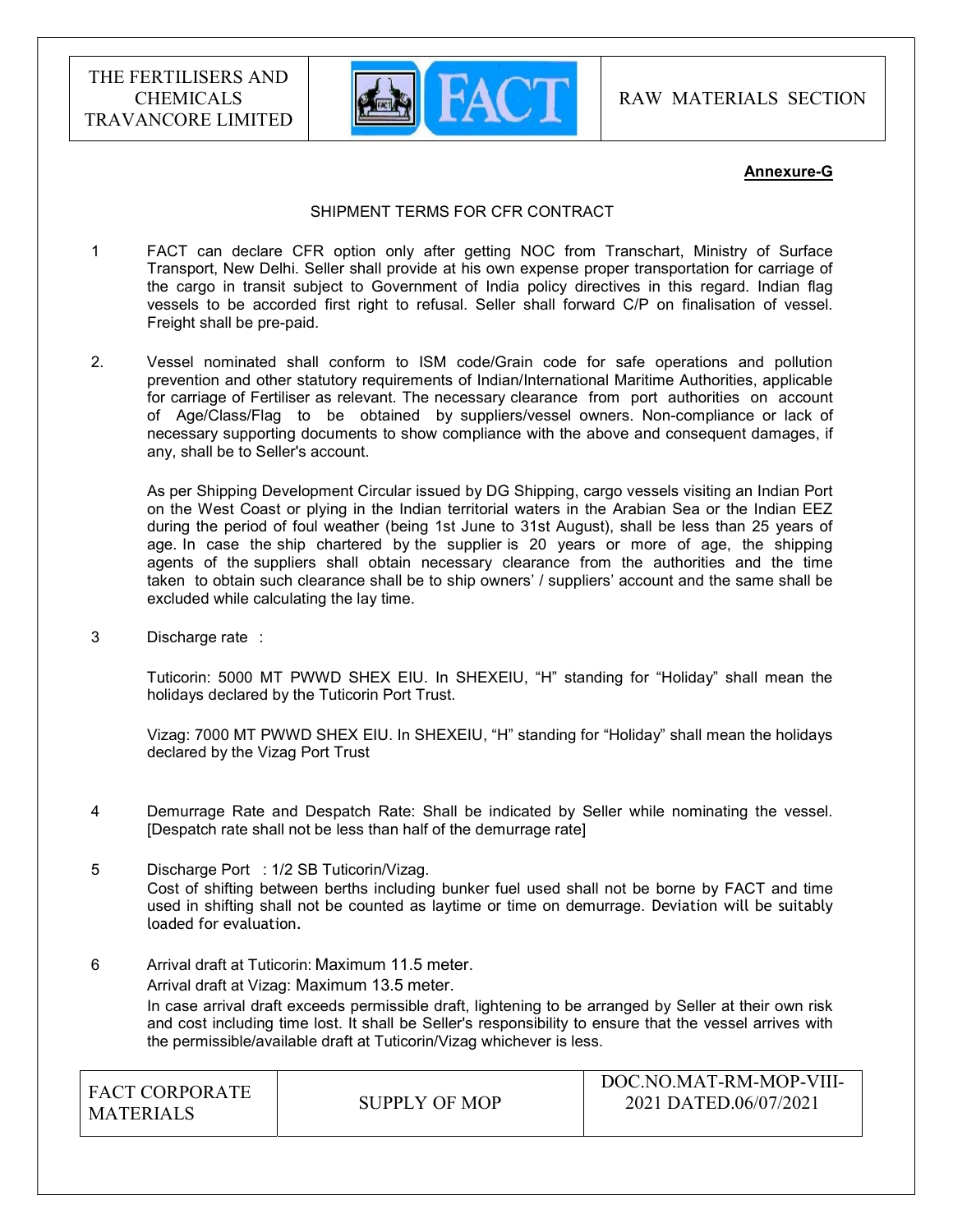

- (a) The vessel shall give free use of all available gear for discharging as also lights for night work on board. Seller shall allow free use of gear, winches and derricks. If all gear's are not available, discharge rate to be reduced proportionately.
- (b) Cost of opening and closing of hatches shall be to ship owners / supplier's account and time used not to count as lay time.
- (c) Overtime to the account of party ordering the same. Officers" / Crews" overtime to be always for supplier's / ship owner's account.
- (d) Time consumed by the vessel in moving from the discharge port / anchorage to anchorage / discharging berth will not count as lay time.
- (e) All expenses and costs arising from the failure of the machines/equipments of the vessel, or if the vessel is pulled out from the berth on account of safety reasons by the port to be on the account of sellers.
- 7 The following vessel details shall be furnished by Seller while nominating vessel, by email to smkrishna@factltd.com addressed to General Manager [M] F.
	- i] Flag
	- ii] Classification
	- iii] Year of built
	- iv] GRT/NRT, LOA & Draft
	- v] Registered owners
	- vi] Operators
	- vii] Charterers
	- viii] P&I club
	- ix] Hull U/W & terms of cover
	- x] Particulars of performance of vessel's last 2 voyages.
	- xi] Agents at load port and discharge port.
	- xii] Demurrage and despatch rates.
- 8 Expected loading days and arrival date at Tuticorin/Vizag shall be intimated to FACT for each shipment while nominating the vessel in conformity with the Purchase Order.
- 9 Insurance:

 The vessel chartered by Seller shall not be more than 15 [Fifteen] years in age and shall be of the highest Lloyd's or equivalent classification, failing which Seller shall be liable for any additional insurance premium paid or payable by us. Any extra insurance and customs duty thereon due to age/class/flag/GIC non-approval of vessel shall be to Seller's account. Same shall be deducted from the Seller's bills. War risk premium for vessel and crew bonus, if any payable to vessel owners as per C/P for calling at nominated load port is to be borne by Seller.

10 On completion of loading, sailing details such as quantity, B/L No. and date, loadport, ETA Tuticorin/Vizag and value shall be sent by email to smkrishna@factltd.com General Manager [M]F, Deputy General Manager Materials[Mat] kennedy@factltd.com and FACT's under writers, details will be intimated later.

| FACT CORPORATE<br><b>MATERIALS</b> | SUPPLY OF MOP | DOC.NO.MAT-RM-MOP-VIII-<br>2021 DATED.06/07/2021 |
|------------------------------------|---------------|--------------------------------------------------|
|                                    |               |                                                  |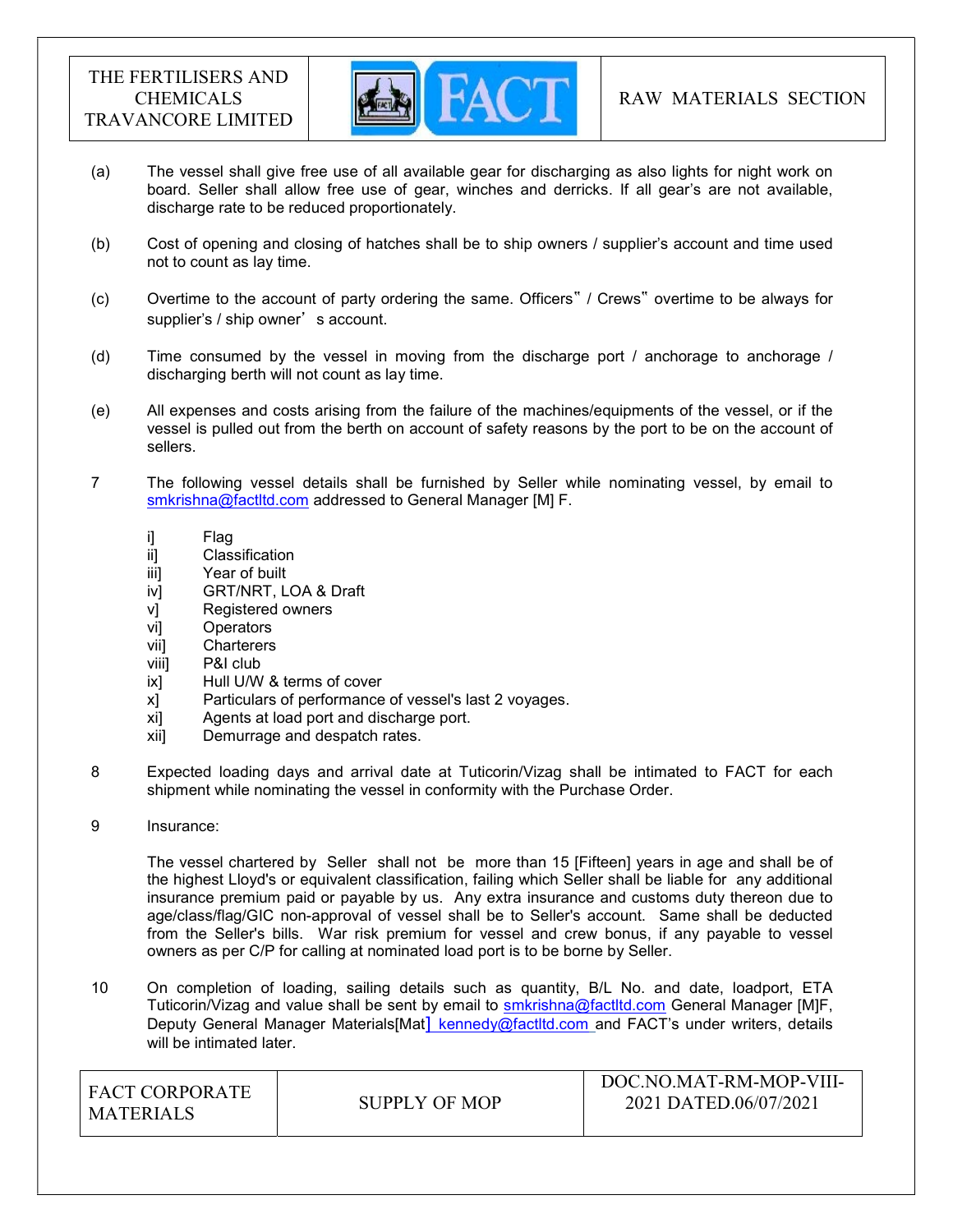

- 11 Seller shall obtain, from the carrier at his own expense on board shipped, Ocean Bill of Lading, clean and transferable in the name of FACT, dealing only with the cargo as per the Purchase Order to Tuticorin/Vizag, India and courier the copies of the Shipping documents.
- 12 The sailing progress of vessel shall be reported to General Manager [M] F by email to smkrishna@factltd.com] at least 72 hours before arrival, stating the anticipated hour of arrival. Similar notice shall be given at least 48 hours, 36 hours and 24 hours in advance of the ETA of vessel and thereafter any change every 1 hour.
- 13 Lay time: Based on discharge rate of 5000 MT PWWD SHEX EIU. In SHEXEIU, "H" standing for "Holiday" shall mean the holidays declared by the Tuticorin Port Trust.

Based on discharge rate of 7000 MT PWWD SHEX EIU. In SHEXEIU, "H" standing for "Holiday" shall mean the holidays declared by the Vizag Port Trust.

 N.O.R. time: NOR shall be tendered during official working hours only, i.e. between 09:30 hrs to 17:00 hrs from Monday to Friday and 09:30 hrs to 12:00 hrs on Saturday.

 Laytime shall commence only 24 hours after the receipt and acceptance of Notice of Readiness [N.O.R.] as above and shall end on completion of discharge.

 Time shall not be counted between 12.00 noon on Saturday and 8.00 a.m. on Monday and not between 5.00 p.m. (Noon if Saturday) on the last working day preceding a local and legal holiday and 8.00 a.m. on the first working day thereafter even if used, unless the vessel is already on demurrage. Receivers have the right to work during excepted period such time used not to count as lay time.

 If the port authorities prohibit discharging during night time, time so lost shall not count as used laytime.

- 14 Berthing delay on account of any reason over which FACT has no control including but not limited to tide not being available or other such natural causes, vessel missing the last pilot of the day, etc., shall not be included in laytime.
- 15 Any delay in commencing discharge on account of delay in obtaining the free pratique customs clearance, immigration, etc., by the vessel's agents and any port charges on this account shall not be to FACT's account.
- 16 If the vessel is unable to complete unloading within the allowable laytime, due to any cause attributable to FACT, FACT shall pay to Seller demurrage at the rate agreed to or as per C/P whichever is lower. Despatch rate shall not be less than half of the demurrage rate. Demurrage/despatch shall be settled within 30 days of mutual acceptance of laytime statement.
- 17 If, however, demurrage is incurred at the port of discharge by any reason over which FACT have no control including but not limited to fire, explosion, storm or by strike, lockout stoppage or restraint of labour by breakdown of machinery or equipment in or about the plant/unloading facilities of FACT or any other force majeure circumstances, no demurrage shall be payable.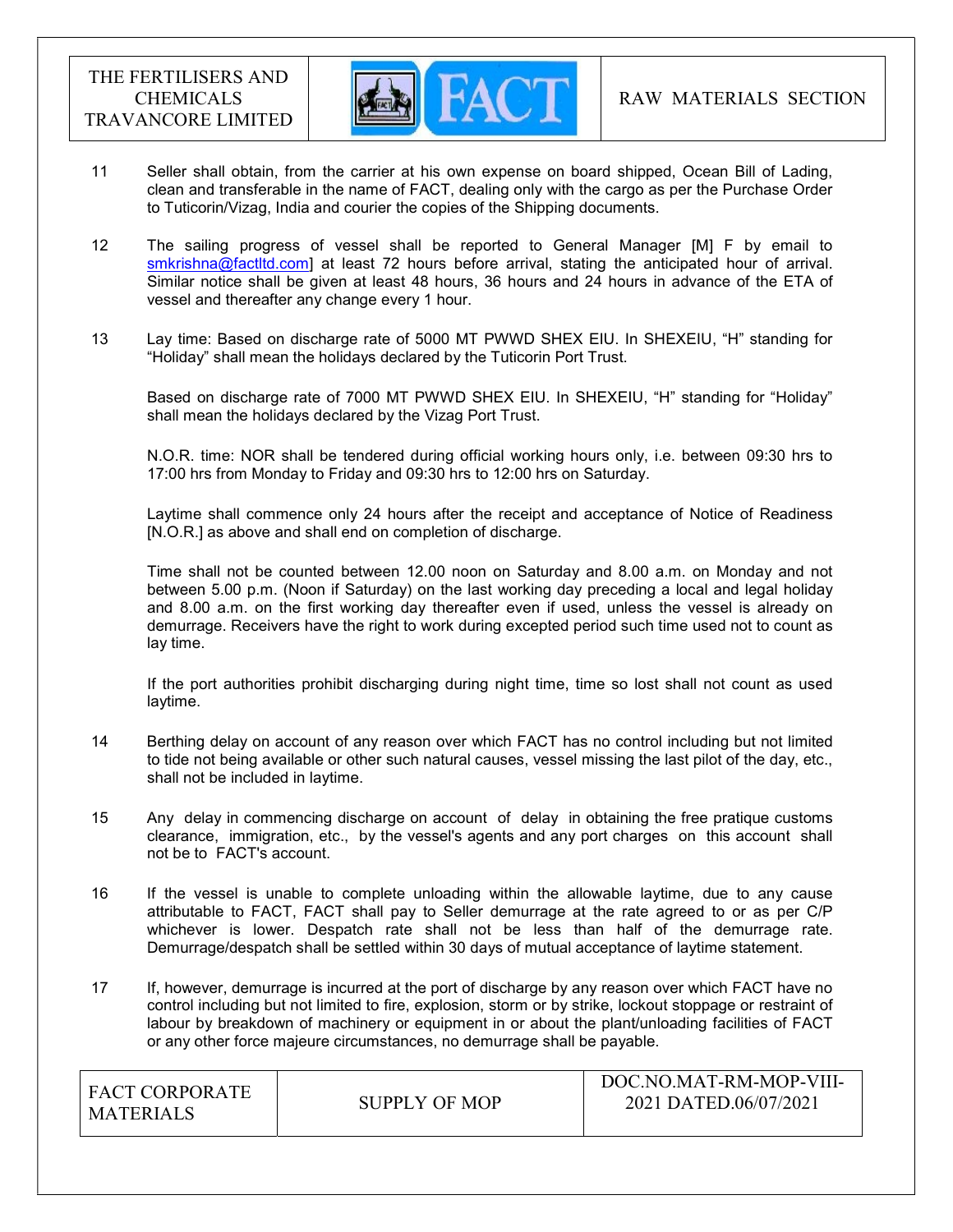

- 18 FACT shall not be liable for any demurrage in the event of the vessel coming prior to or after the laydays stipulated by FACT. In case of early arrival, vessel shall be deemed to have given NOR at 9:30 hrs on the first working day of the lay days given by FACT.
- 19 At discharge port, dues on vessel shall be for the Seller's account, but dues on cargo including import duties, taxes and customs duties shall be to FACT's account.
- 20 In case documents are not made available to FACT prior to arrival of vessel, delivery order shall be issued by Seller's/Vessel Owner's agents to FACT's representatives at Tuticorin/Vizag against ordinary Letter of Indemnity issued by FACT. Freight to be pre-paid. Any delay, damages or costs in obtaining the delivery order for discharging the cargo from vessel owners/agents on account of non-settlement of dues to owners/port by Seller/Seller's agents or for any reason not attributable to FACT shall be to Seller's account.
- 21 Consignee:

 GENERAL MANAGER (M) F, FACT LTD, EEC BUILDING, MARKETING DIVISION, UDYOGAMANDAL, COCHIN - 683 501

Notify party:

 FACT MARKETING DIVISION, UDYOGAMANDAL, COCHIN - 683 501

-----

- 22 Vessel/crew shall comply with all rules and regulations of Tuticorin/Vizag Port Trust.
- 23 All other terms and conditions shall be as per relevant charter party. The provisions stipulated in this Purchase Order shall however supercede those of the charter party wherever they are found to be at variance to each other.

| <b>FACT CORPORATE</b> |
|-----------------------|
| <b>MATERIALS</b>      |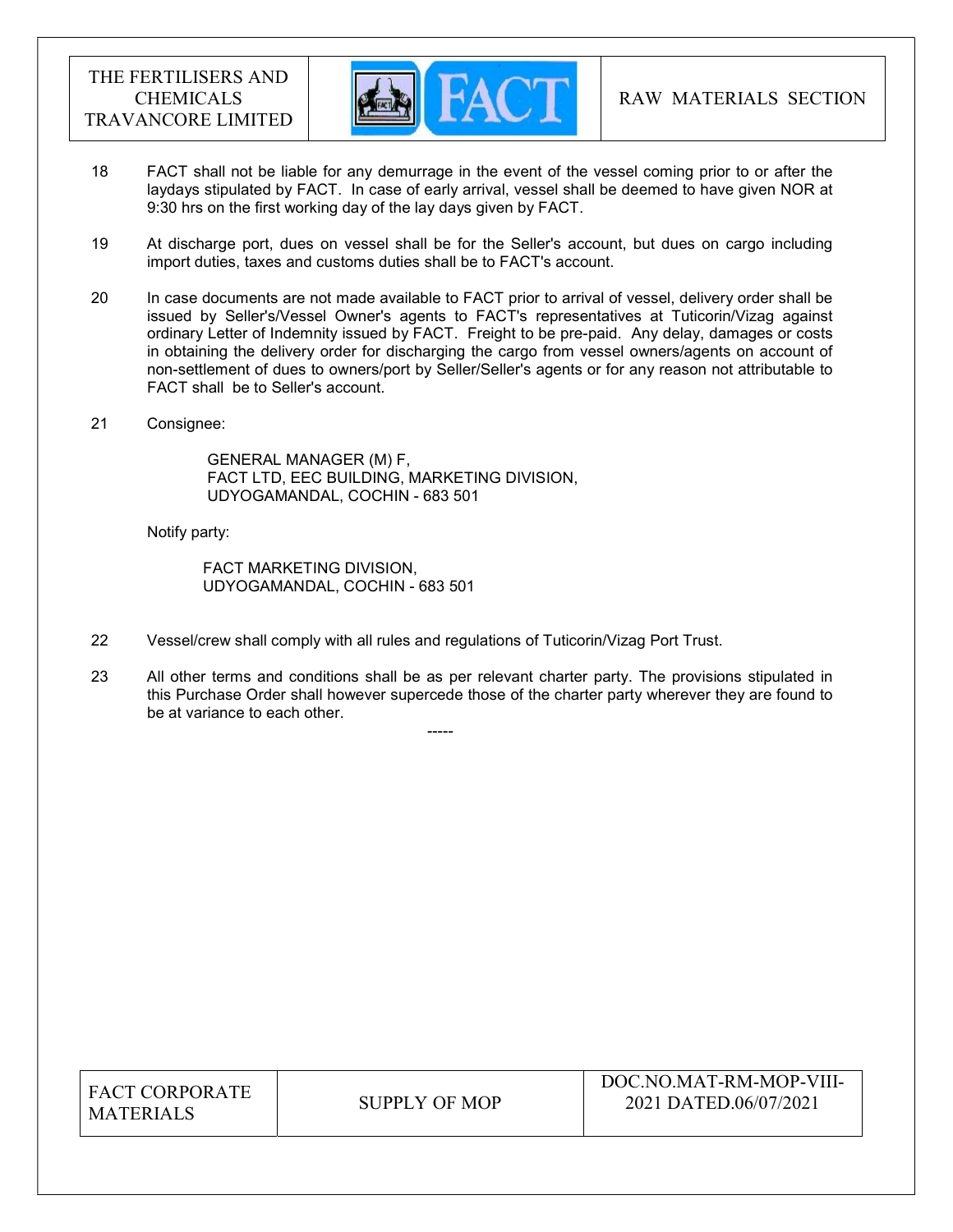

RAW MATERIALS SECTION

## Annexure - H

## COMPLIANCE STATEMENT

Ref: Enquiry No. MAT-RM–MOP-VIII-2021 dated 06/07/2021

We have read and understood all the Enquiry Documents (Enquiry Notice and all Annexures) against your enquiry no. MAT-RM–MOP-VIII-2021 dated 06/07/2021 and hereby confirm our acceptance to the same except for the deviations listed below:

| <b>LIST OF DEVIATIONS</b> |             |                               |
|---------------------------|-------------|-------------------------------|
| Document/<br>Clause No.   | Description | <b>Reasons for Deviations</b> |
|                           |             |                               |
|                           |             |                               |
|                           |             |                               |
|                           |             |                               |
|                           |             |                               |
|                           |             |                               |
|                           |             |                               |
|                           |             |                               |
|                           |             |                               |

Name of Vendor:

Name & Designation of Authorized Signatory:

Seal & Signature:

Date:

| I FACT CORPORATE |               | DOC.NO.MAT-RM-MOP-VIII- |
|------------------|---------------|-------------------------|
| I MATERIALS      | SUPPLY OF MOP | 2021 DATED.06/07/2021   |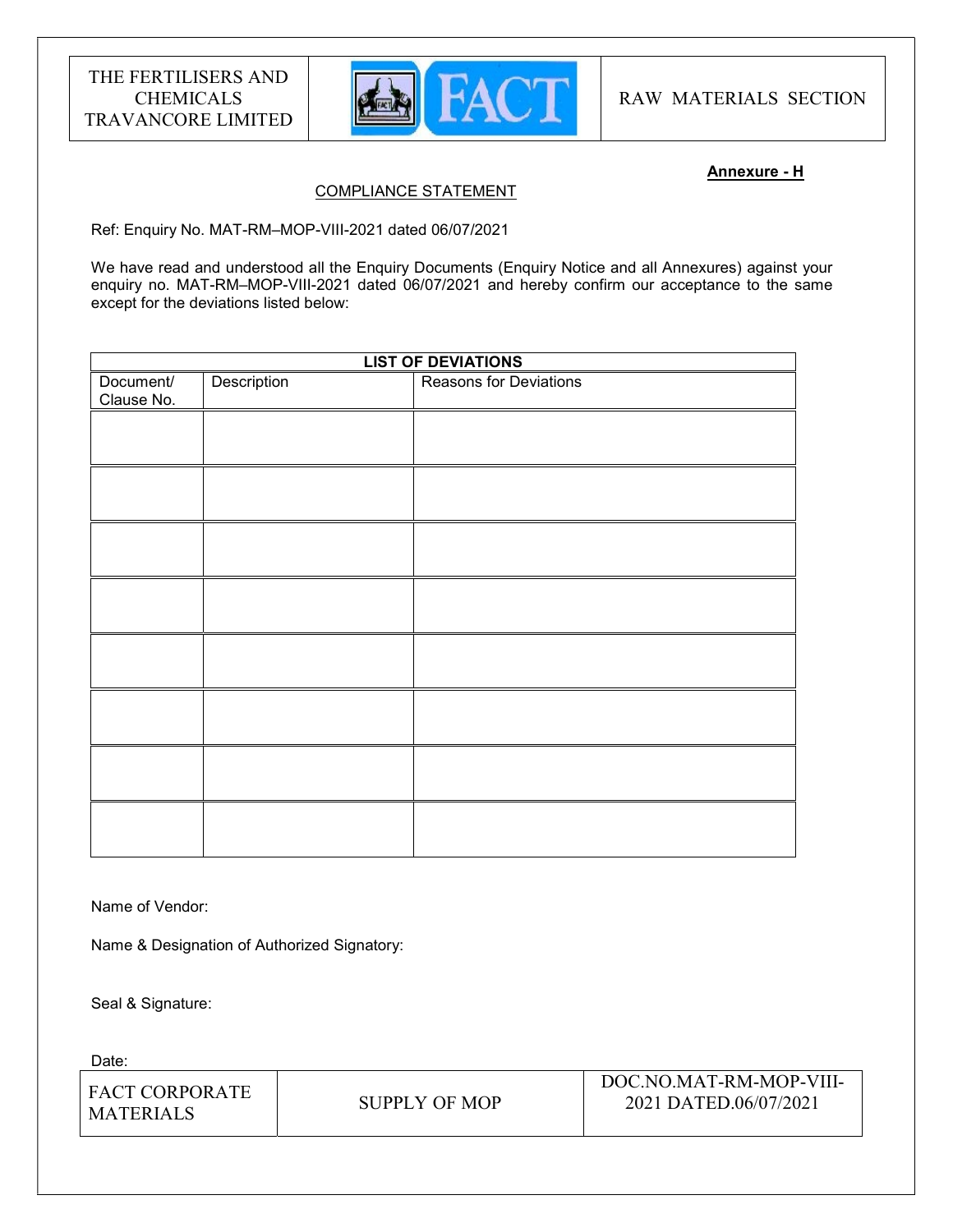

## Annexure- J

## Enquiry No. MAT-RM–MOP-VIII-2021 dated 06/07/2021

# (UN-PRICED COPY OF PRICE BID)

| SI. No | Price elements                                     | Whether Quoted or Not               |
|--------|----------------------------------------------------|-------------------------------------|
| 1      | FOB 180 days Price                                 | Quoted / Not quoted                 |
| 2      | CFR 180 days Price                                 | Quoted / Not quoted                 |
| 3      | Franchise discount                                 | Quoted / Not quoted                 |
| 4      | <b>Other Discounts</b>                             | Quoted / Not quoted                 |
| 5      | Arrival at Tuticorin/vizag of 1st<br>shipment:     | During<br>Not quoted                |
| 6      | Arrival at Tuticorin/vizag of 2nd<br>shipment:     | During<br>Not quoted                |
| 7      | Loading Port/ Load Port Lay can of 1st<br>Shipment | Load Port<br>During<br>/ Not quoted |
| 8      | Loading Port/ Load Port Lay Can of 2nd<br>Shipment | Load Port<br>During<br>/ Not quoted |

Offer is valid till:

Name of Bidder:

Signature of Authorized Signatory

Date: Place: Seal: Seal: Seal: Seal: Seal: Seal: Seal: Seal: Seal: Seal: Seal: Seal: Seal: Seal: Seal: Seal: Seal: Seal: Seal: Seal: Seal: Seal: Seal: Seal: Seal: Seal: Seal: Seal: Seal: Seal: Seal: Seal: Seal: Seal: Seal: Seal:

Note

| I FACT CORPORATE |               | DOC.NO.MAT-RM-MOP-VIII- |
|------------------|---------------|-------------------------|
| I MATERIALS      | SUPPLY OF MOP | 2021 DATED.06/07/2021   |
|                  |               |                         |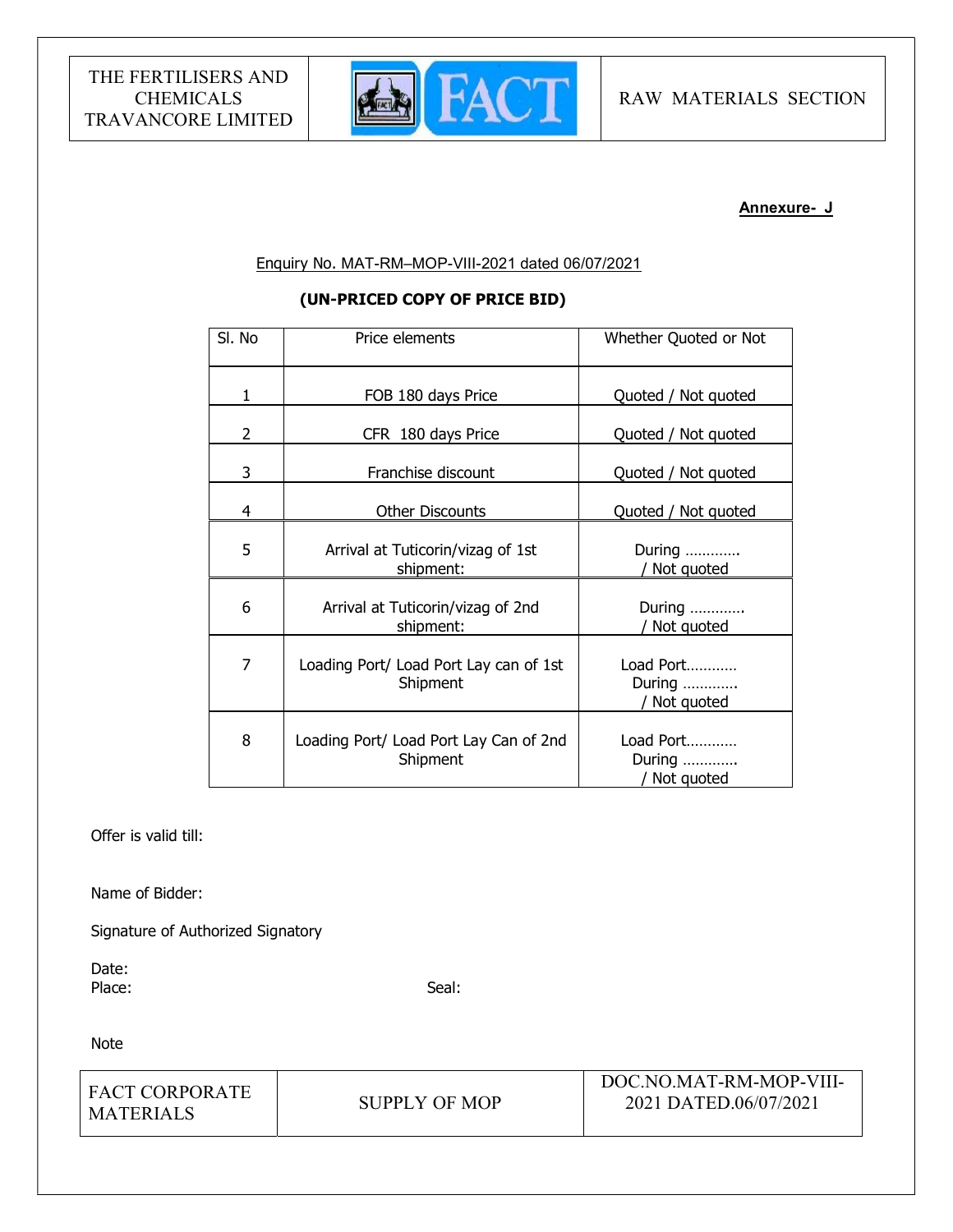

# Annexure - K

## Enquiry No. MAT-RM–MOP-VIII-2021 dated 06/07/2021

## Part B- Price Bid

| SI. No       | Price elements                                     | Quote                               |
|--------------|----------------------------------------------------|-------------------------------------|
| $\mathbf{1}$ | FOB 180 days Price                                 | USD  Per MT                         |
| 2            | CFR 180 days Price                                 | USD  Per MT                         |
| 3            | Franchise discount                                 | USD  Per MT                         |
| 4            | <b>Other Discounts</b>                             | USDPer MT                           |
| 5            | Arrival at Tuticorin/Vizag of 1st<br>shipment:     | During<br>/ Not quoted              |
| 6            | Arrival at Tuticorin/Vizag of 2nd<br>shipment:     | During<br>/ Not quoted              |
| 7            | Loading Port/ Load Port Lay can of 1st<br>Shipment | Load Port<br>During<br>/ Not quoted |
| 8            | Loading Port/ Load Port Lay Can of 2nd<br>Shipment | Load Port<br>During<br>/ Not quoted |

Offer is valid till:

Name of Bidder:

Signature of Authorized Signatory

Date: Place: Seal: Seal: Seal: Seal: Seal: Seal: Seal: Seal: Seal: Seal: Seal: Seal: Seal: Seal: Seal: Seal: Seal: Seal: Seal: Seal: Seal: Seal: Seal: Seal: Seal: Seal: Seal: Seal: Seal: Seal: Seal: Seal: Seal: Seal: Seal: Seal:

Note:

| I FACT CORPORATE |               | DOC.NO.MAT-RM-MOP-VIII- |  |
|------------------|---------------|-------------------------|--|
| MATERIALS        | SUPPLY OF MOP | 2021 DATED.06/07/2021   |  |
|                  |               |                         |  |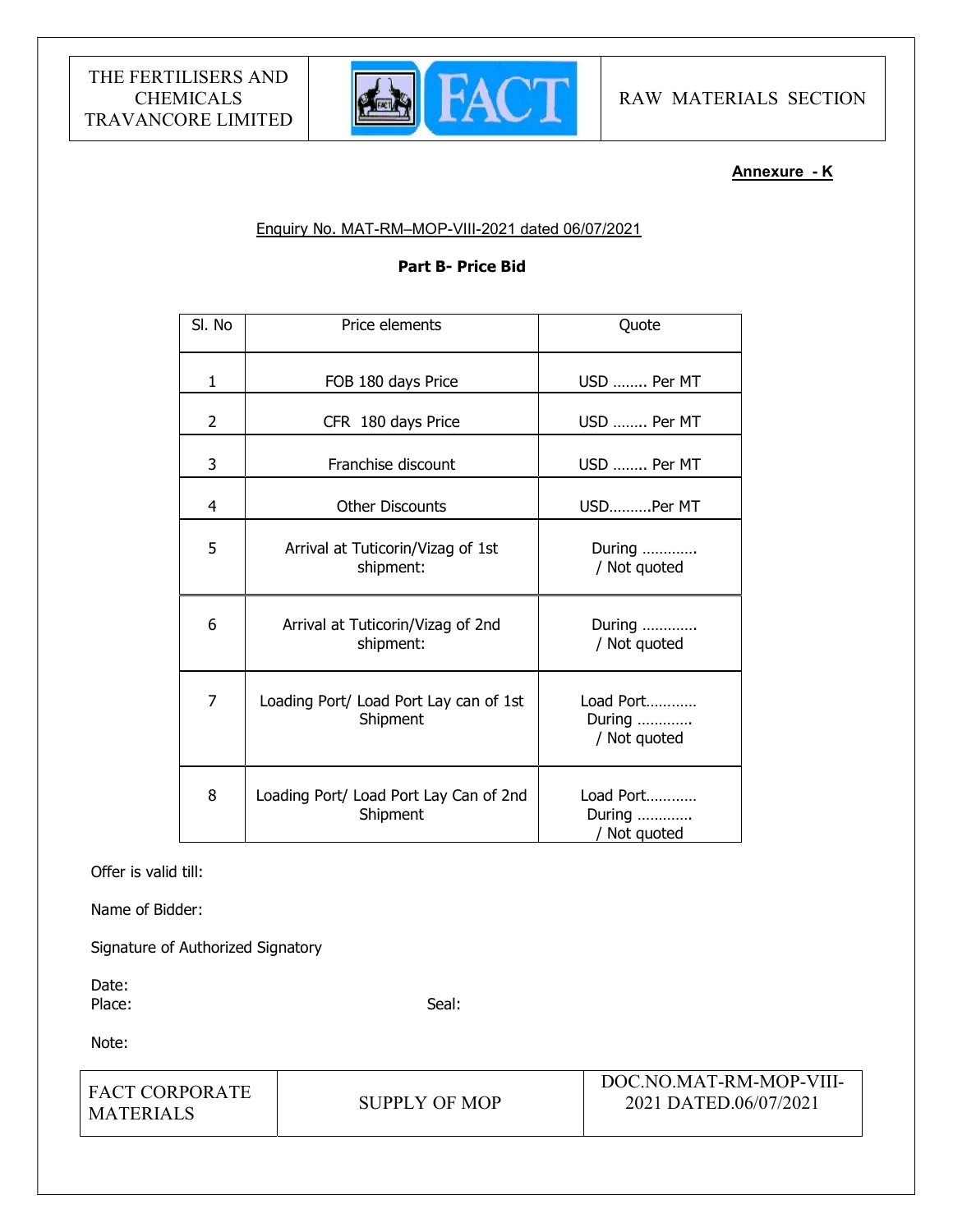

RAW MATERIALS SECTION

## Annexure - L

# LIST OF FACT APPROVED BANKERS FOR BANK GUARANTEE:

## Ref: Enquiry No. MAT-RM–MOP-VIII-2021 dated 06/07/2021

Please note that all bank guarantees against the above referred enquiry shall be issued and confirmed by the banks approved by FACT. The list of banks approved by FACT is attached.

## A) STATE BANK OF INDIA

1. State Bank of India,

## B) NATIONALISED BANKS:

- 1. Allahad Bank,
- 2. Andhra Bank,
- 3. Bank of Baroda,
- 4. Bank of India,
- 5. Bank of Maharashtra,
- 6. Canara Bank,
- 7. Central Bank of India,
- 8. Corporation Bank,
- 9. Dena Bank,
- 10. Indian Bank,
- 11. Indian Overseas Bank,
- 12. Oriental Bank of Commerce,
- 13. Punjab & Sind Bank,
- 14. Punjab National Bank,
- 15. Syndicate Bank,
- 16. UCO Bank,
- 17. Union Bank of India,
- 18. United Bank of India,
- 19. Vijaya Bank.

## C) OTHER BANKS:

- 1. Bank of Rajasthan Limited,
- 2. Catholic Syrian Bank Limited

FACT CORPORATE MATERIALS SUPPLY OF MOP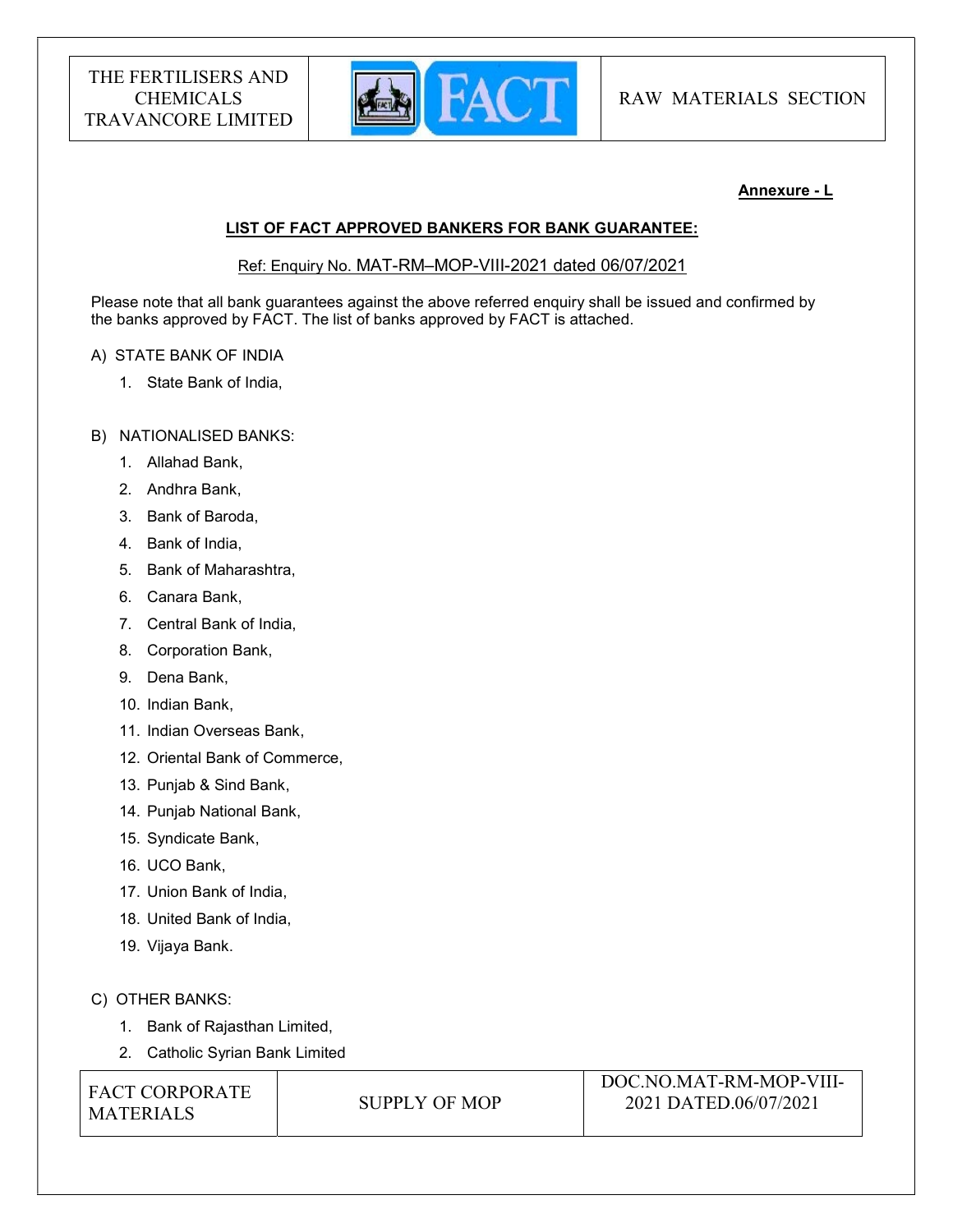

# RAW MATERIALS SECTION

- 3. Kotak Mahindra bank Ltd.,
- 4. South Indian Bank Ltd.,
- 5. Tamilnad Merchantile Bank Ltd.,
- 6. The Federal Bank Ltd.,
- 7. The Jammu & Kashmir bank Limited,
- 8. The Karnatka Bank Limited,
- 9. SBER Bank

# D) FOREIGN BANKS:

- 1. ABN AMRO Bank N.V.,
- 2. American Express Bank Limited,
- 3. Bank of American National Trust & Saving Association,
- 4. Bank of Tokyo Limited,
- 5. Barclays Bank PLC
- 6. BNP Paribas
- 7. Calyon Bank
- 8. Citibank N.A.,
- 9. Deutsche Bank,
- 10. Development Bank of Singapore (DBS)
- 11. Hong Kong & Shanghai Banking Corporation Limited,
- 12. ING Vysya Bank
- 13. JP Morgan Chase Bank,
- 14. Standard Chartered Bank.

E) PRIVATE SECTOR BANKS:

- 1. Axis Bank Ltd.,
- 2. Housing Development Finance Corporation Ltd., (HDFC)
- 3. ICICI Bank Limited,
- 4. IDBI Bank Limited,

Note: If the Bank Guarantee is issued by a bank outside India, a counter guarantee from an Indian nationalized/ scheduled bank in India shall be submitted

| <b>FACT CORPORATE</b><br>SUPPLY OF MOP<br><b>MATERIALS</b> | DOC.NO.MAT-RM-MOP-VIII-<br>2021 DATED.06/07/2021 |
|------------------------------------------------------------|--------------------------------------------------|
|------------------------------------------------------------|--------------------------------------------------|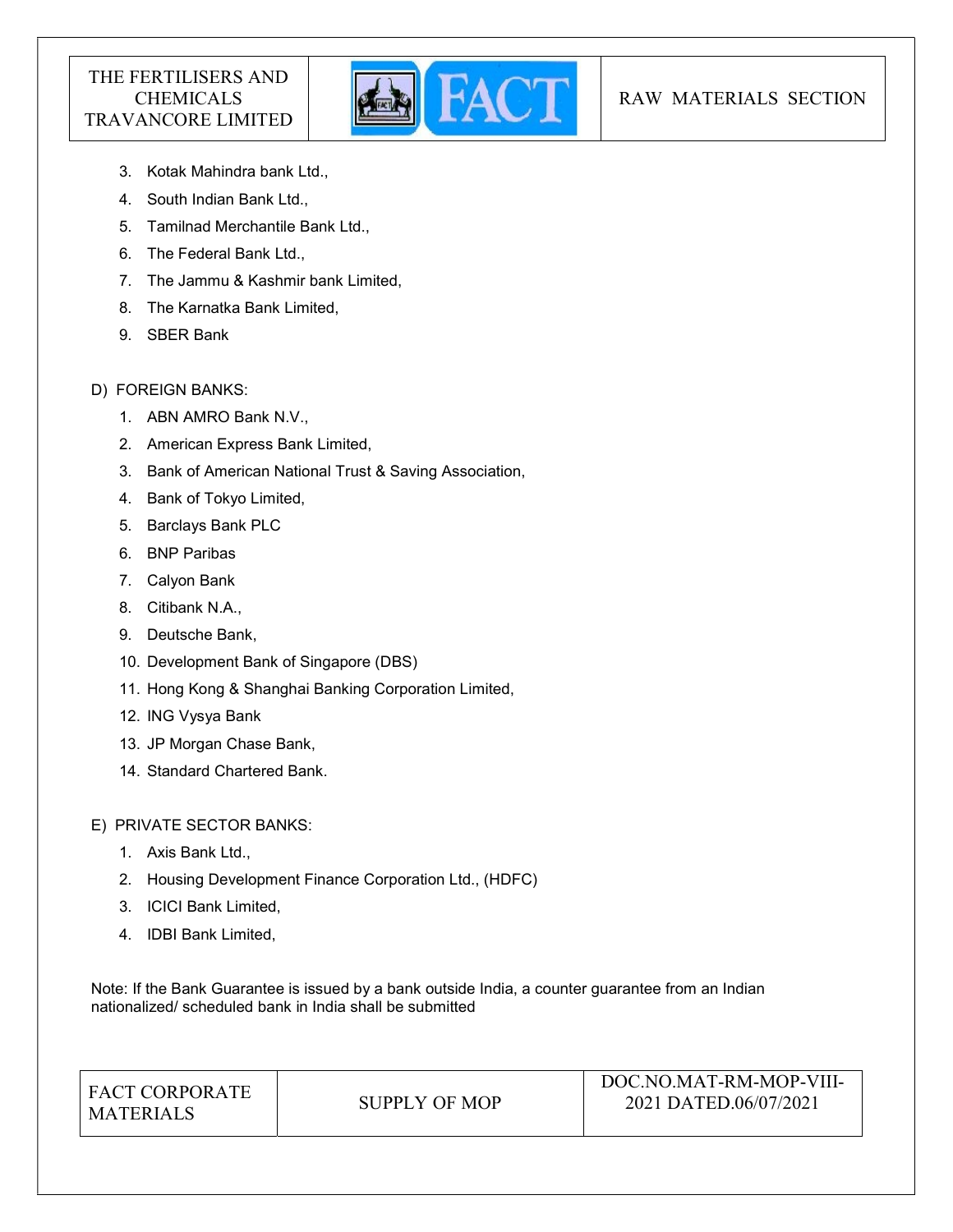

#### Annexure – M

## PROFORMA OF BANK GUARANTEE IN LIEU OF SECURITY DEPOSIT (PERFORMANCE GUARANTEE BOND)

#### (To be obtained from a Nationalized / Scheduled Bank on Stamp Paper of Rs. 500/-).

The Fertilisers and Chemicals Travancore Limited, Udyogamandal P.O. Cochin - 683 501

WHEREAS FACT - Head Office, a Division of Fertilisers and Chemicals Travancore Limited, Udyogamandal P.O. Kerala (hereinafter called referred to as the Company) has placed a Purchase Order No...................dated...........with M/s...................... .......................... hereinafter called the supplier) for the supply of ........................... and whereas it is one of the conditions of the said purchase order that the Supplier shall either remit a sum of USD..............(US Dollars.................................only) or furnish a Bank Guarantee for USD............. (US Dollars ...............................only)as security deposit for the due fulfillment of the said purchase order by the said Supplier.

In consideration of the Company having agreed to accept a Bank Guarantee from us towards such security deposit in lieu of the cash deposit in accordance with the terms and conditions of the above purchase order, we.................. the Bank (hereinafter referred to as the Bank) do hereby undertake to pay the Company merely on demand any sum or sums from time to time demanded by the Company up to a maximum of USD...... (US Dollars............. only) being the amount of the security deposit against any loss or damage caused to or suffered by or would be caused to or suffered by the Company by reason of any breach by the said Supplier of any of the terms and conditions contained in the said purchase order.

We, the said Bank, do hereby undertake to pay the amount so demanded by the Company without any demur merely on a demand from the Company stating that the amount claimed is due by way of loss or damage caused to or suffered or would be caused to or suffered by the Company by reason of breach by the said Supplier of any of the terms and conditions contained in the said contract. Any such demand made on the Bank shall be conclusive as regards the amount due and payable by the Bank under this guarantee.

We undertake to pay to the Company any money so demanded notwithstanding any dispute or disputes raised by the said Supplier in any suit or proceeding pending before any court or Tribunal relating thereto our liability under this being absolute and unequivocal.

The payment so made by us under this Guarantee shall be a valid discharge of our liability for payment thereunder and the said Supplier shall have no claim against us for making such payment.

We ........................... further agree that the guarantee herein contained shall remain in full force and effect during the period that would be taken for the performance of the said contract and that it shall continue to be enforceable till all the dues of the Company under or by virtue of the said contract have been fully paid and its claim satisfied or discharged or till the Company certifies that the terms and conditions of the said contract have been fully and properly carried out by the said Supplier and accordingly discharges this guarantee.

We .............................. further agree with the said Company that they shall have the fullest liberty without our consent and without affecting in any manner our obligations hereunder to vary any of the terms

| I FACT CORPORATE |               | DOC.NO.MAT-RM-MOP-VIII- |
|------------------|---------------|-------------------------|
| I MATERIALS      | SUPPLY OF MOP | 2021 DATED.06/07/2021   |